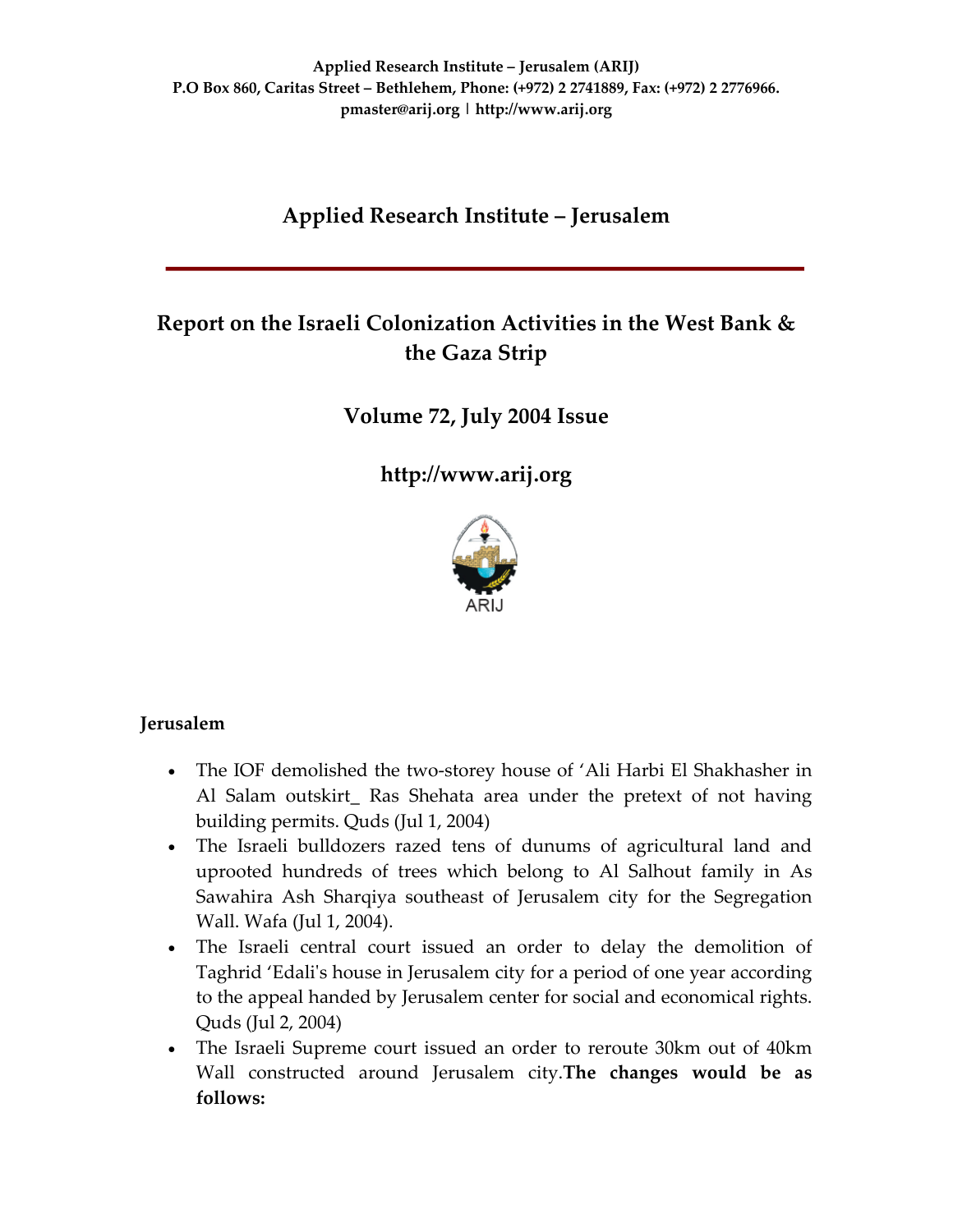- 1. The court agreed on the construction of the Wall which extends from Safa to Beit Liqya.
- 2. The part from Beit Liqya to Jabal Al Mu'atam was rejected.
- 3. The part of the wall that extends from Jabal Al Mu'atam to Nataf was rejected.
- 4. From Nataf to Qatana was also rejected.
- 5. The court agreed on the part which extends from Qatanna to Beit Surik.
- 6. The part from Beit Surik to Biddu was rejected
- 7. From Biddu to Beit Duqqu was rejected.
- 8. and finally the Wall from Beit Duqqu to Beituniya was rejected. Quds (Jul 2, 2004 $\left[ q_1 \right]$ )
- The Israeli bulldozers razed more lands in Wa'r El Dik area in *['Anata](http://www.poica.org/editor/case_studies/view.php?recordID=1008) village to the northeast of [Jerusalem](http://www.poica.org/editor/case_studies/view.php?recordID=1008)* city, Wadi 'Ayar and between Al Barid outskirt and the Coptic outskirt near Neve Yaacov colony to the north of the city for the Segregation Wall. Not forgetting to mention that the IOF continued constructing the gate on *the [entrance](http://www.poica.org/editor/case_studies/view.php?recordID=427) of Shu'fat camp*. Wafa (Jul 5, 2004)
- The Israeli bulldozers razed tens of fruitful trees in *Al [Sawahra](http://www.poica.org/editor/case_studies/view.php?recordID=426) Ash Sharqiy southeast of [Jerusalem](http://www.poica.org/editor/case_studies/view.php?recordID=426)* city for the Segregation Wall, in the time the IOF supplied the main road between Al Barid outskirt and Qalandiya to the north of Jerusalem city with cement blocks. Wafa (Jul 6, 2004). *[For](http://www.poica.org/editor/case_studies/view.php?recordID=426) more [information,](http://www.poica.org/editor/case_studies/view.php?recordID=426) click here.*
- The IOF continued razing the lands in Wad El Nar area near Al Sawahira, Al 'Eizariya, Abu Dis and Al Sheikh Sa'ed southeast of Jerusalem city at favor of constructing part of the Segregation Wall in the area. Wafa (Jul 7, 2004). *For more [information,](http://www.poica.org/editor/case_studies/view.php?recordID=416) click here*
- Jerusalem municipality court postponed the demolition of Maher Al 'Ananyʹs house until the 3rd of Feb 2005 under the pretext of being unlicensed along with another house owned by Ahmad Al Zahayka in *Jabal Al [Mukabbir](http://www.poica.org/editor/case_studies/view.php?recordID=325)* which was also postponed for 18 months and was charged for NIS 25,000 as a penalty under the same pretext. Quds (Jul 15, 2004). **Click here for related [articles.](http://www.poica.org/editor/case_studies/view.php?recordID=351)**
- The IOF demolished without pre-notification seven barracks in Khalet Al 'Ajouz in At Tur area in Jerusalem city under the pretext of being unlicensed. The barracks belong to Fatima Al Radaideh. Quds (Jul 15, 2004)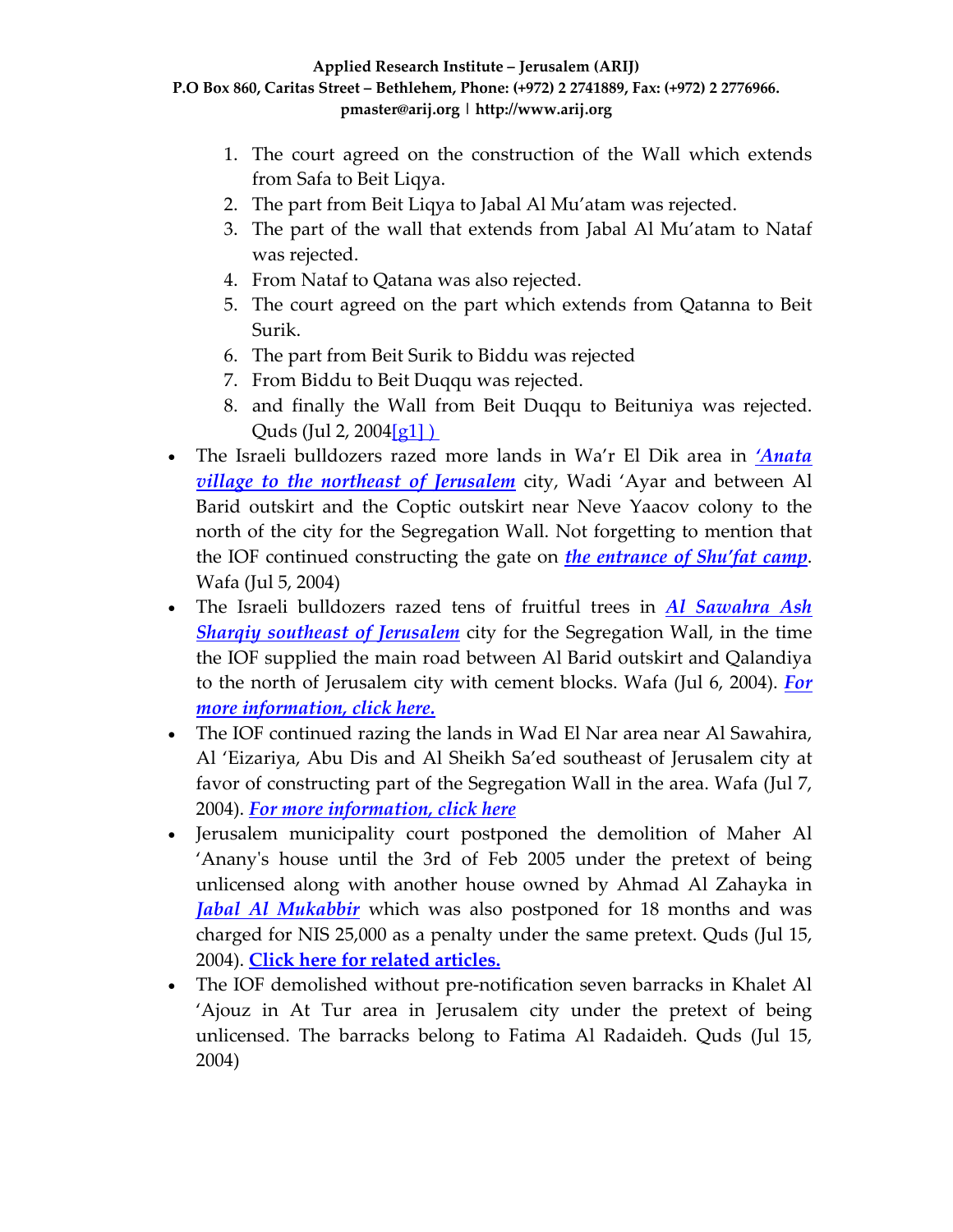- The Israeli committee for building and construction agreed on constructing more than 203 new housing units along with 2000m² mall and 1000m² public buildings in Al Sawahira neighborhood in *[Jabal](http://www.poica.org/editor/case_studies/view.php?recordID=325) Al [Mukabbir](http://www.poica.org/editor/case_studies/view.php?recordID=325)* in Jerusalem. Quds (Jul 17, 2004)
- The IOF notified resident Khalid Musalam Muhammad Za'atreh of their willing to demolish his poultry and sheep farms in As Sawahira Ash Sharqiya village. Another three houses are going to be isolated in the area due to the *[Segregation](http://www.poica.org/editor/case_studies/view.php?recordID=416) Wall Israel intends to construct* (6m away from the Palestinian houses in the area). Moreover the IOF plans to erect a new road which is parallel in track with the wall path. The IOF also informed the residents of their willing to construct a gate near Al Container checkpoint for students heading to Al Quds University and those holding Jerusalem ID's. Quds (Jul 21, 2004)
- The IOF razed and without pre-notification 152 dunums of agricultural lands to the west of 'Anata town and uprooted 200 Olive trees in the area. Lands are located in Blocks: 11 and 13, Parcels: 206 and 124 (76 dunums each parcel) for the Segregation Wall. Quds (Jul 22, 2004). *See map of violation*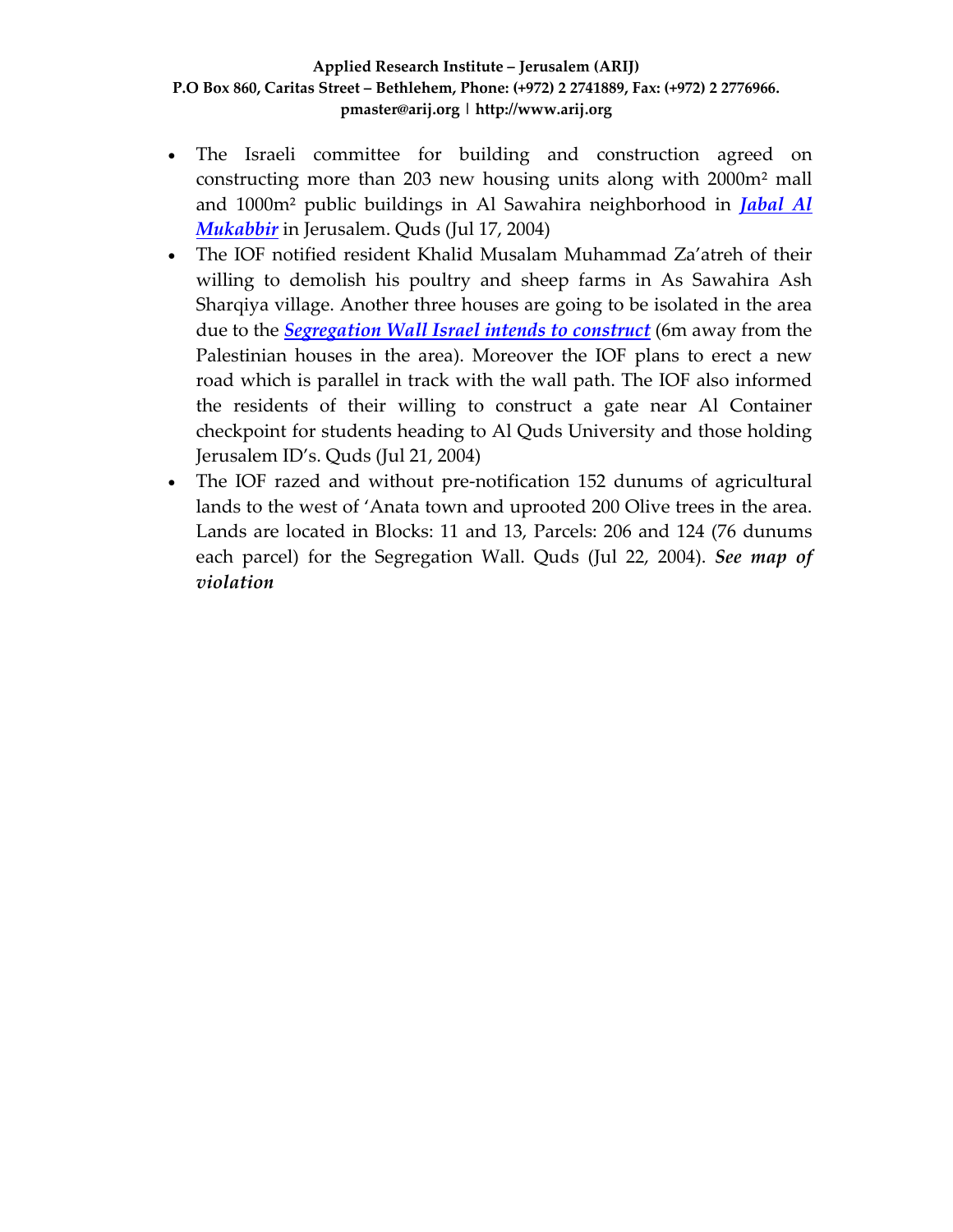

**Applied Research Institute – Jerusalem (ARIJ) P.O Box 860, Caritas Street – Bethlehem, Phone: (+972) 2 2741889, Fax: (+972) 2 2776966. pmaster@arij.org | http://www.arij.org**

- Jerusalem municipality court charged resident Saleh Yaqin Da'na NIS 270,000 as a penalty under the pretext of not having building permits. Quds (Jul 26, 2004)
- New colonial project is planned to be constructed over 450 dunums of lands south of the old city of Jerusalem. Quds (Jul 31, 2004). *[click](http://www.poica.org/editor/case_studies/view.php?recordID=400) here for related [articles](http://www.poica.org/editor/case_studies/view.php?recordID=400)*
- Jerusalem Municipality handed military orders to three Bedouin families from Al Jahalin tribe near 'Anata town north of Jerusalem city to evacuate their houses under the pretext of being an obstacle to the Segregation Wall path. Quds (Jul 31, 2004).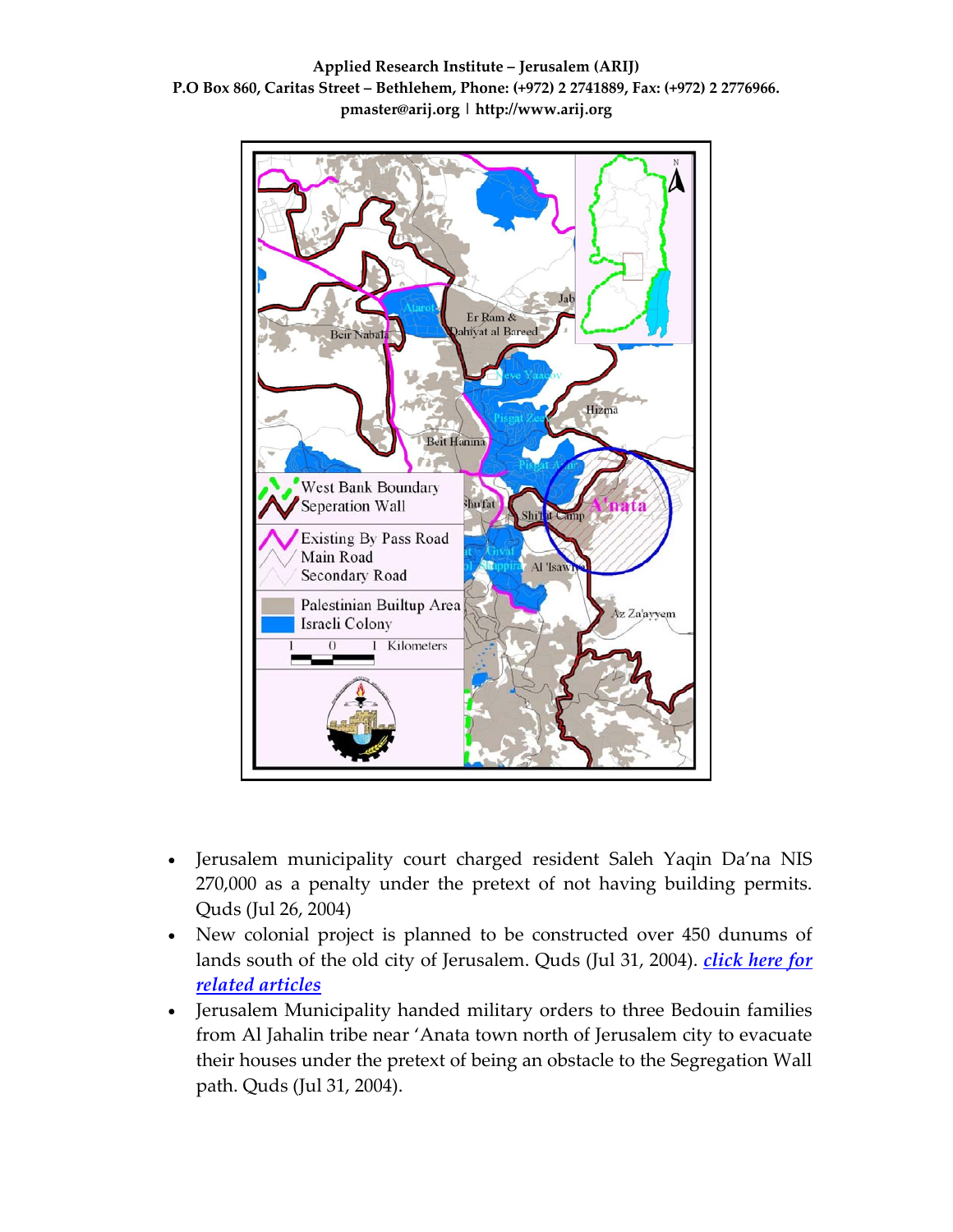# **Qalqiliy[a](http://www.arij.org/index.php?option=com_content&task=view&id=204&Itemid=35&lang=en)**

- The IOF handed residents of 'Azzun 'Atma military orders to demolish three houses , one agricultural house and a water tank which belong to: Hatem Muhammad Hasan Salameh, 'Abed El Men'm Sa'ed Yunis, Muhammad Daoud Omar and Muhammad 'Ali Hamed El Sheikh. Wafa (Jul 8, 2004). *click here for related [articles](http://www.poica.org/editor/case_studies/view.php?recordID=395)*
- The IOF put several numbers of tents on the hilltop near the Segregation Wall path on lands of *Jayyus [village](http://www.poica.org/editor/case_studies/view.php?recordID=319)* and constructed roads extending from Jayyus city to Falamya village in the north. Quds (Jul 17, 2004)
- The IOF uprooted 30 citrus trees in the area between Qalqiliya and Habla cities and destroyed the water network which supplies more than 50 dunums of agricultural lands in the city. Lands belong to 'Adnan Al Naser and Abu 'Amsha family. Quds (Jul 25, 2004).
- Plans to construct a new neighborhood of 50 housing units under the name of "Nov Hasharon project" close to Alfei Menashe and Nirit colonies on the western part of the *[Armistice](http://www.poica.org/glossary/glossary.php#a3) line "Green line*". Quds (Jul 28, 2004)

### **Gaza**

- The Israeli bulldozers uprooted hundreds of Citrus trees east of Beit Hanoun town to the north of Gaza Strip. Wafa (Jul 1, 2004).
- Israel is planning to create a security zone that extends 5km from the northern borders of the Strip to circulate Beit Hanoun town. The zone will be supplied with military bases, roads and tanks. As a result, more than 31,000 inhabitants from Beit Hanoun and the nearby areas will be forced to pass through an Israeli check‐point to access Gaza city. Quds (Jul 1, 2004)
- The Israeli bulldozers demolished 13 houses in Qizan Al Najjar area to the east of Khan Yunis city south of the Strip; thus increasing the total number of demolished houses to 15. In another incident, three sheep farms owned by Naser 'Ashour, 'Abed el Karim Abu Omran and Nathim Sha'th were razed in addition to 15 dunums of agricultural land threatened to be razed in the area along with other three houses which belong to: Ahmad Abu Nar, Naser 'Ashour and 'Abed El Karim Abu Omran. Wafa (Jul 1, 2004)
- The IOF took over Abu Jarad house located southeast Al Zaytoun neighborhood in Gaza city and transferred it into a military watch point. Wafa (Jul 1, 2004)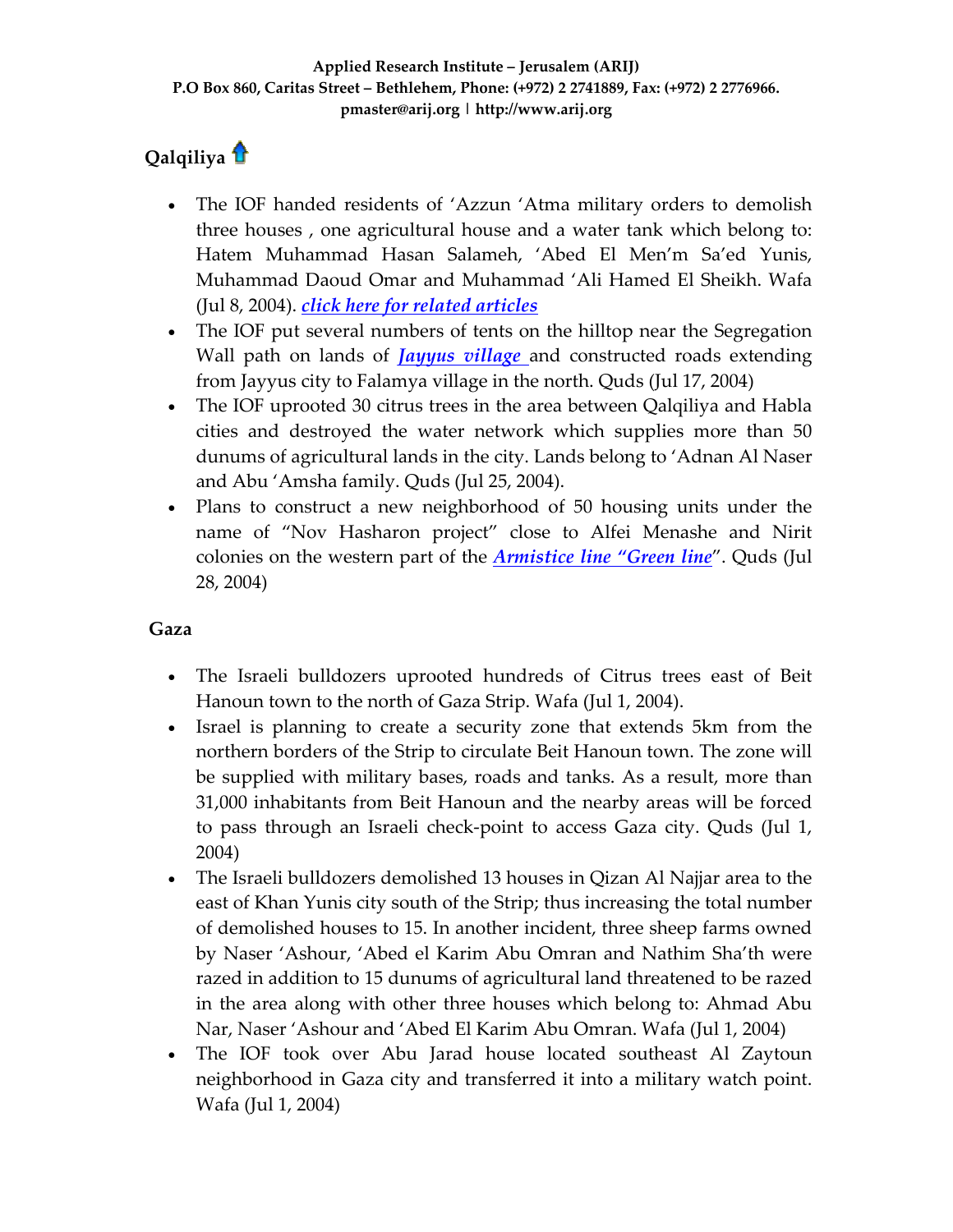- The Israeli bulldozers razed vast areas of agricultural land cultivated with Guava in Al Qarara area to the north of Khan Yunis which belong to Jabara Al Fara. Wafa (Jul 1, 2004)
- The IOF took over two Palestinian houses east of Beit Hanoun city to the north of Gaza Strip which belong to 'Abed El Karim Abu Odeh and turned them into military barracks. Wafa (Jul 1, 2004)
- The IOF constructed a new military base in the area between the Erez industrial zone and Abu Safiya area in Beit Hanoun city north of the Strip and supplied the area with cement blocks and barbed wires. Wafa+ Al Ayam (Jul 1, 2004)
- The IOF demolished Al Qudra Mosque in Al Qarara town to the north of Khan Yunis turning it to a heap of rubble. Wafa (Jul 1, 2004)
- The IOF razed vast areas of agricultural land in Shehabar land to the east of Gaza city. Wafa (Jul 1, 2004)
- The Israeli bulldozers staged into Jabalya town to the north of the Strip and razed vast areas of agricultural land, causing severe damages to the properties. Wafa (Jul 2, 2004)
- The IOF razed 24 dunums of a plastic house cultivated with Citrus trees and owned by Mahmoud Al Masri in Beit Hanoun town. Moreover the IOF took over the house of Omar Qasim in the town and turned it into a military barrack. Al Ayam (Jul 2, 2004)
- The IOF completely demolished eight houses along with seven commercial stores in Al Brazil neighborhood in Rafah city. Wafa+ Al Ayam (Jul 2, 2004).
- The IOF erected two meters earth mounds to the south of Al Matahen checkpoint and east of Salaheddin road to the north of Khan Yunis city. Wafa (Jul 2, 2004).
- The IOF razed a poultry farm owned by Muhammad Al Kafarneh and razed vast areas of agricultural land cultivated with Citrus, Olives and Almonds trees belonging to: Omar Al Kafarneh, Shakir Shabat and 'Atiya 'Ali to the east of Beit Hanoun town north of the Strip. Wafa (Jul 2, 2004)
- The IOF demolished the house of Martyr Muhammad Dayf Allah in Al Farta neighborhood to the east of Beit Hanoun town. Wafa (Jul 2, 2004)
- The Israeli bulldozers razed 10 dunums of agricultural land cultivated with fruitful trees in Beit Hanoun town to the north of the Strip which belongs to Mahmoud 'Abed El Hadi Hamad. Wafa (Jul 3, 2004)
- The Israeli bulldozers continued razing hundreds of dunums of agricultural land cultivated with Olives and Citrus trees in Al Farta area to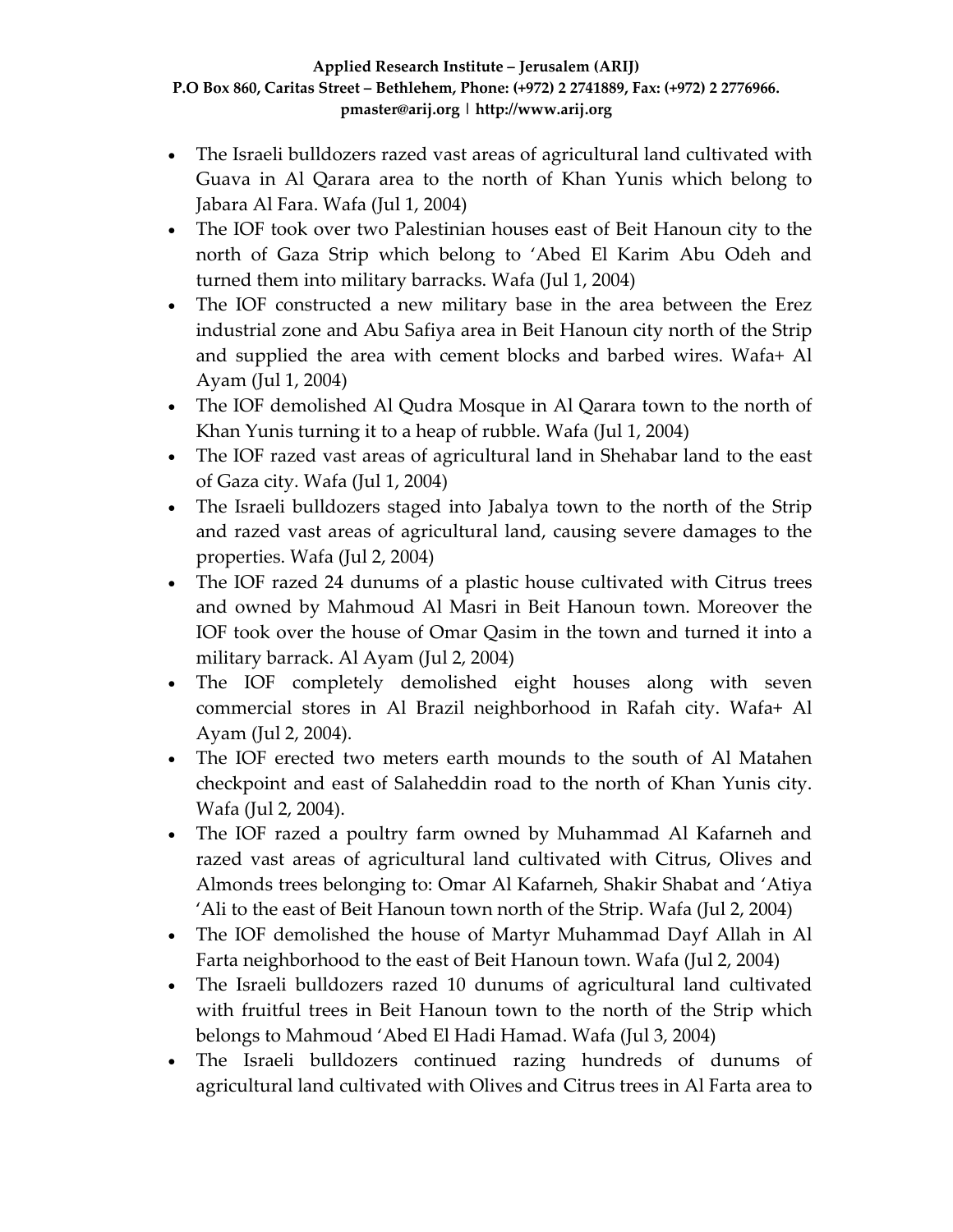the east of Beit Hanoun town. Lands belong to: Amen Abu Odeh, 'Abed El Qader Abu Odeh, Mahmoud Hamad, Khalil Al Masri, and Omar Al Kafarneh. The IO bulldozers razed 100 dunums of lands cultivated with Citrus and Fruits trees east of Jabalya camp which belong to: 'Abed Rabu, Al Batsh, Al Zein and 'Eid families. Wafa (Jul 3, 2004)

- The IOF uprooted hundreds of Citrus trees around Duwar Hamuda to the north of the Strip. Lands belong to: Al Dahnun, Qlaybu and Hamuda families. Wafa (Jul 4, 2004)
- The IOF took over the three-storey house of 'Abed El 'Al family east of Beit Lahya town to the north of the Gaza Strip and turned it into a military watch point. Quds (Jul 4, 2004)
- The IOF destroyed three lethal workshops in Al Zaytoun neighborhood, Jabalya camp and Al Nusayrat neighborhood which belongs to Shenora, Abu Kwayk families and Sabir Al Hadidi. Quds (Jul 5, 2004)
- The IOF started erecting a trench around the Israeli military base in Abu Dhaher area to the south of Kissufem road. Quds (Jul 5, 2004)
- The IOF erected a new road 100m away to the southwest of Kissufem road to the east of Deir El Balah. Lands belong to Al Masri family. Wafa (Jul 5, 2004)
- In a report issued by Al Mezan human center assured that the Israeli Forces demolished 576 houses and razed 688 dunums of agricultural land during the month of May 2004. Al Ayam (Jul 5, 2004)
- The IOF burned three houses in the western camp of Khan Yunis to the south of the Gaza Strip, of which the house of 'Ali Abu Mustafa was known. Wafa (Jul 6, 2004).
- The Israeli bulldozers razed vast areas of lands around Bahlul building in Al Brazil neighborhood to the southeast of Rafah. Wafa (Jul 6, 2004)
- The IOF staged into east of Jabalya camp near Salaheldin road and razed plastic houses and agricultural land cultivated with Citrus and Olive trees belonging to the families of Al Jamal and Abu Warda. Al Ayam (Jul 6, 2004)
- The house of Omar Qanan was burned in Khan Yunis camp due to the heavy shelling the area received. Al Ayam (Jul 6, 2004)
- The IOF demolished a concrete factory owned by 'Abed El Latif Abu Odeh and located at the entrance of Beit Hanoun town to the north of the Strip. In addition the IOF demolished the house of Khamis Al Majdalawi in the same area. Wafa (Jul 6, 2004)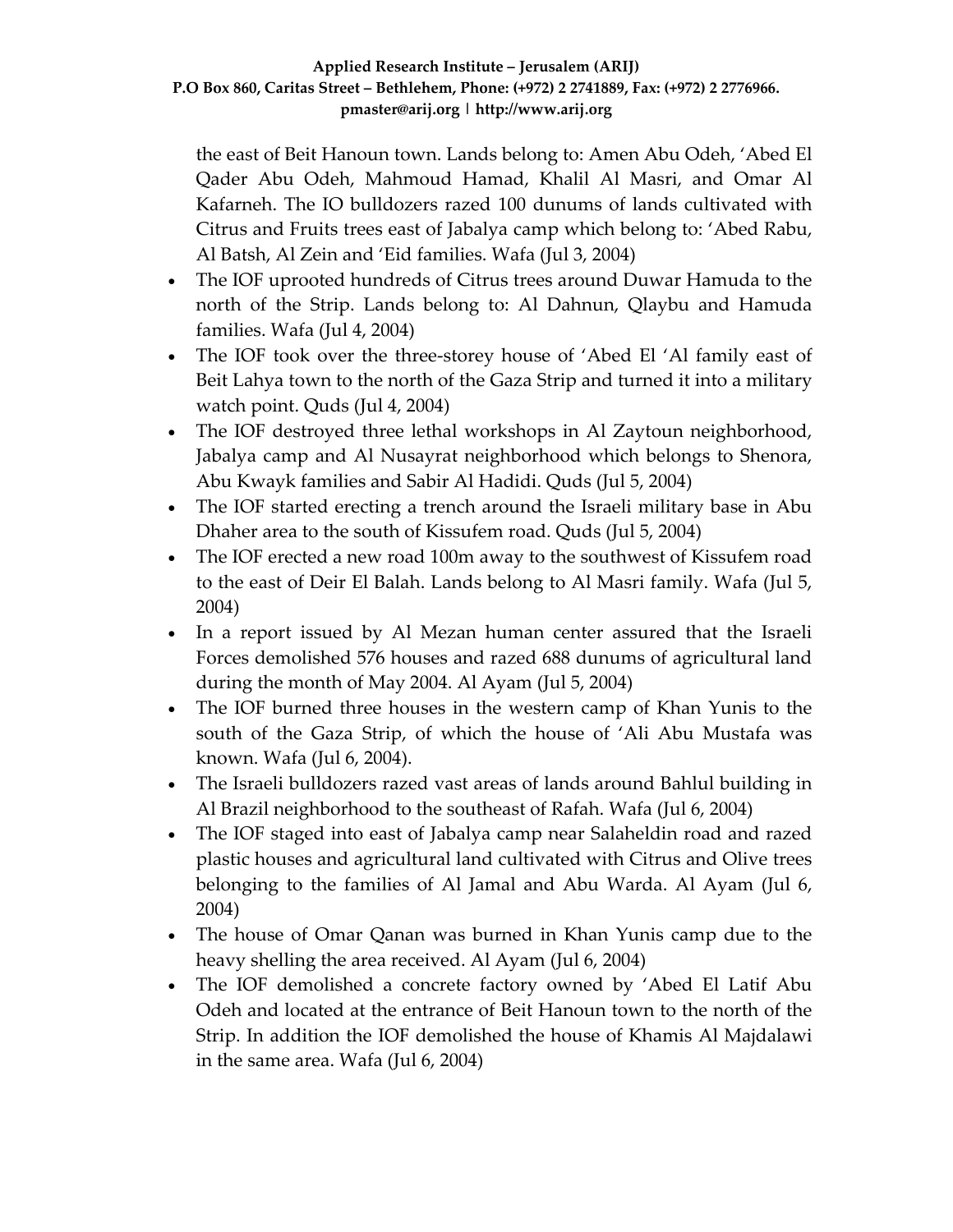- The IOF demolished the house of Fawzi Abu Sha'ar to the north of Kissufem road east of Deir El Balah after forcing all dwellers to evacuate the house under the threat of weapons. Wafa (Jul 7, 2004)
- The IOF staged into Al Brazil neighborhood on the Palestinian-Egyptian borders southeast of Rafah district and demolished several number of houses and commercial stores in the old market of the neighborhood. Among the houses, the following were known: Abu Libda and Al Basheti families. Al Ayam (Jul 7, 2004)
- The IOF took over the house of Naser Al Za'anen east of Beit Hanun town turning it into a military barrack and demolished his poultry farm. Wafa (Jul 7, 2004)
- The IOF demolished three houses which belong to Salem Al Zaradi, Husam Abu Matrud and Tayser Abu Reziq to the west of Khan Yunis district near Neve Dekalim colony. At the same time, the IOF notified several number of residents in the area to evacuate their houses, preparing them for demolition. Wafa (Jul 8, 2004)
- The IOF staged into Khan Yunis camp to the south of Gaza Strip and completely demolished 25 houses and partially demolished 10 others. Wafa (Jul 8, 2004)
- The IOF demolished three houses in Qizan Al Najjar area in Khan Yunis to the south of the Gaza Strip which belong to Salah, Mesleh and Jum'a Al Sha'er. The IOF also razed vast areas of lands in the area owned by the family. Wafa (Jul 9, 2004)
- The IOF staged into Tel Qlaybu area to the east of Beit Lahya town and took over the houses of 'Afana, Abu Safiya and Subeh families and razed vast areas of land in the area and in Tel El 'Za'tar to the north of the Strip. Wafa (Jul 10, 7, 2004)
- The IOF demolished the house of Ahmad Hassan Kaloub in Beit Hanun town to the north of the Strip, Displacing 10 dwellers. Wafa (Jul 12, 2004)
- The IOF totally demolished 31 houses in Al Namsawi neighborhood to the west of Khan Yunis and partially demolished 3 others displacing 50 dwellers. Wafa (Jul 12, 2004)
- The IOF continued to raze for the fourteenth day on row hundreds dunums of lands cultivated with Citrus and Olives in Al Sika area west of Beit Hanoun. Lands belong to 'Eidwan, Abu Odeh, Al Za'anen and Abu 'Aben families. Wafa (Jul 12, 2004)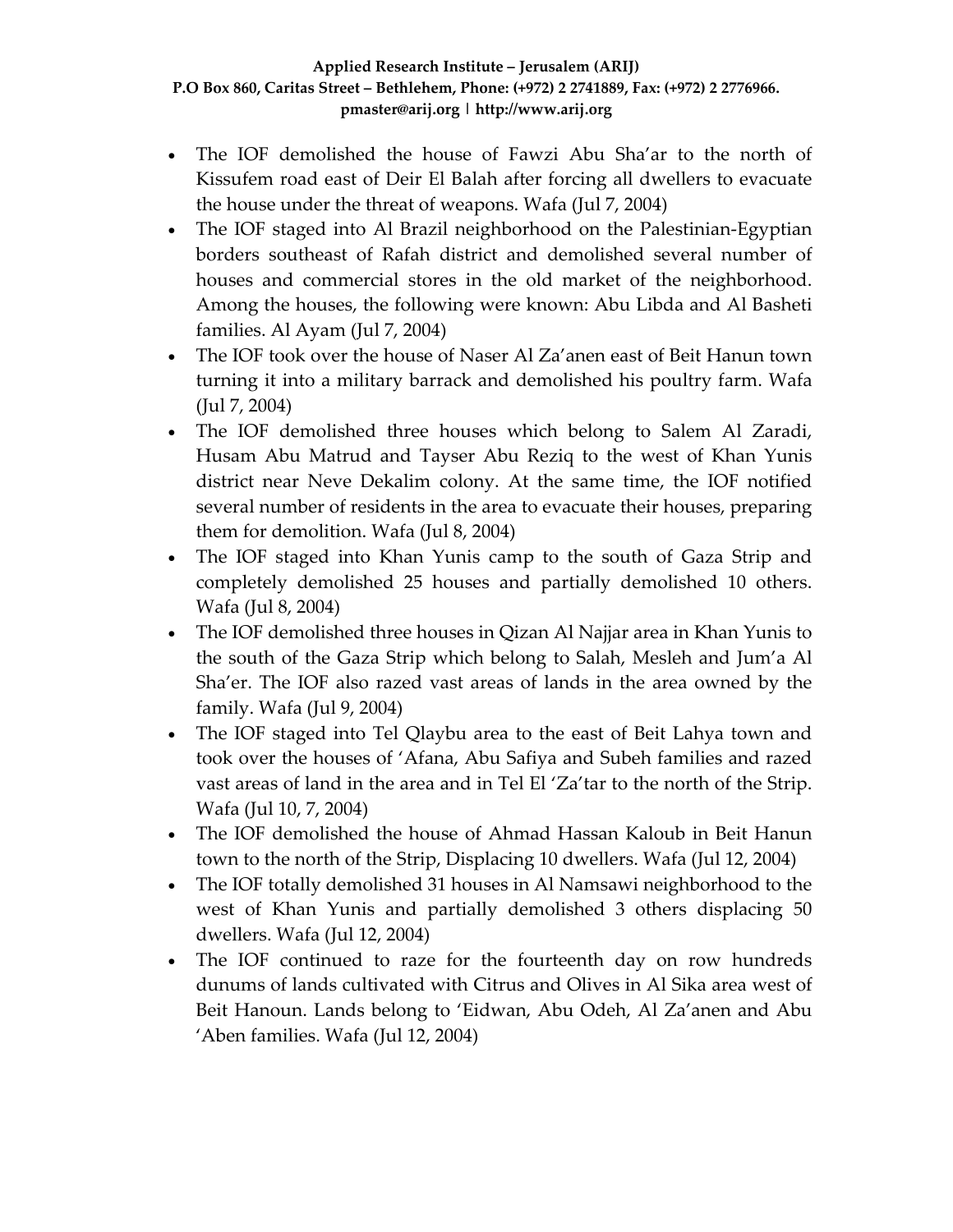- The IOF took over the house of Abu Hazim Shabat located in Al Farta area to the east of Beit Hanoun and turned it into a military barrack. Quds (Jul 13, 2004)
- The IOF razed vast areas of agricultural land cultivated with Palms and Citrus trees in Wadi El Salqa village east of Deir El Balah city. Wafa (Jul 13, 2004)
- The IOF took over four houses east of Al Qarara area to the north of Khan Yunis city and turned them into military watch points. Houses belong to: Yahya Al Fara (and his brothers), Fawzi Al Qudra, 'Ala' Al Fara and 'Ayed Abu Hadaf. Wafa (Jul 13, 2004)
- The Israeli bulldozers razed vast areas of agricultural land east of Al Qarara area to the north of Khan Yunis city and owned by Al Fara, Abu 'Eid and Abu Sarhan families. Wafa (Jul 13, 2004)
- The IOF took over the house of 'Ataya Swalem north of Beit Hanoun and displaced its 9 dwellers. Wafa (Jul 13, 2004)
- The Israeli bulldozers uprooted 200 Olive and Palm trees east of Al Qarara area to the north of Khan Yunis city and demolished the wall that surrounds the house of Samer Al Fara. Wafa (Jul 13, 2004)
- The IOF completely demolished the second floor of Taleb El Dani in El Sheikh 'Ajlen area south of Gaza city. Al Ayam (Jul 13, 2004)
- The IOF took over the houses of Sa'ed and Wael Shabet in Beit Hanoun town and transformed them into military barracks. Wafa (Jul 14, 2004)
- The IOF demolished the house of Ibrahim Al Sawarka along with a sheep farm owned by 'Eid Al Sawarka to the west of Beit Hanun town. Wafa (Jul 16, 2004)
- Four concrete factories were demolished in Beit Hanun town; two of them belong to Jaber Dayf Allah, Abu ʹAbed Allah Musleh and Nasar Musleh. Wafa+ Quds (Jul 16, 2004)
- The Israeli bulldozers razed the walls surrounding eight houses owned by Al Basyoni family in Beit Hanoun town. Wafa (Jul 16, 2004)
- The IOF demolished the house of Ahmad Abu Nar in Qizan Al Najjar area in Khan Yunis district. Quds (Jul 16, 2004)
- According to a report issued by Al Mizan center assured that since the 28th of June 2004, the IOF razed 2000 dunums of agricultural land mostly cultivated with Citrus trees and are located in Beit Hanoun town. Out of the 2000 dunums, 800 dunums are located to the east of Jabalya town. Moreover the IOF demolished three artesian wells, demolished tens of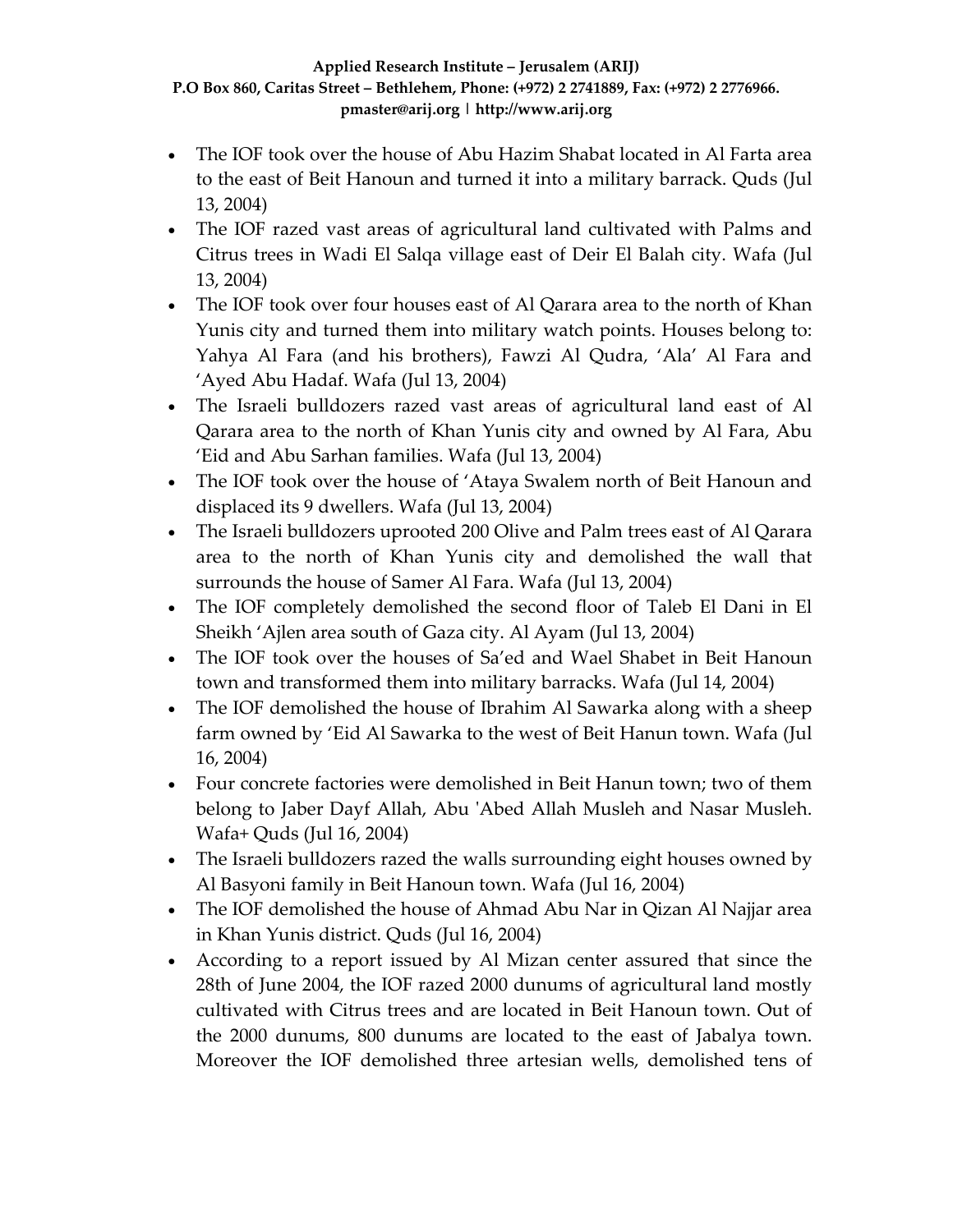houses and took over 17 houses turning them into military barracks. Quds (Jul 16, 2004)

- The IOF staged into Al Sika Street in Beit Hanun town and took over the houses of Muhammad Al Basyoni and ʹAbed El Wahab Al Basyoni turning them into military barracks. Wafa (Jul 17, 2004)
- The IOF razed tens of dunums of agricultural lands cultivated with Citrus trees east of Beit Hanoun town. Lands belong to Al Za'anin family. Wafa (Jul 18, 2004)
- The Israeli bulldozers razed agricultural properties in Beit Hanoun town which belong to: Isma'il and 'Abed El Karim Al Za'anin and demolished several number of plastic houses owned by Fadi and Khalil Al Za'anin along with a poultry farm owned by Muhammad Al Za'anin. Wafa (Jul 18, 2004)
- The IOF constructed new military base west of Beit Hanoun in the area located between Al Sultan and Al Sika Streets. Wafa (Jul 19, 2004)
- The IOF completely demolished the house of Martyr Nahed Abu Odeh in Beit Hanoun town in addition to three others which were partially damaged and owned by Mu'ath, Sa'ed and Muner Abu Odeh. The IOF also demolished concrete stores which belong to Jad Allah Al Kafarneh. Wafa (Jul 19, 2004)
- The IOF constructed new military base northeast of Beit Hanoun town to the north of the Gaza Strip. Wafa (Jul 19, 2004)
- The Israeli bulldozers started erecting a deep trench around Al 'Awda passage, the only land entrance for the Gaza Strip. Moreover tens of Olive trees were uprooted during the process. Al Ayam (Jul 19, 2004)
- The IOF constructed a military base northwest of Al Shuhada cemetery to the east of Gaza city. The new military base was constructed on a property owned by the Islamic Waqf. Wafa (Jul 19, 2004)
- The IOF demolished the house of Abu Yousef El Quqa in Al Shate' refugee camp to the west of Gaza city, causing severe damages to the nearby houses. Wafa (Jul 20, 2004)
- The IOF took over two houses owned by 'Atta and Hamed 'Abed El Dayem in Beit Hanoun town. Wafa (Jul 20, 2004)
- The demolished agricultural properties owned by the agricultural union in Beit Hanoun town and razed one dunum of agricultural land in the area. Wafa (Jul 20, 2004)
- The IOF demolished one water well and other properties belonging to Rushdi Al Za'anin in Al Sika Street to the west of Beit Hanoun town. The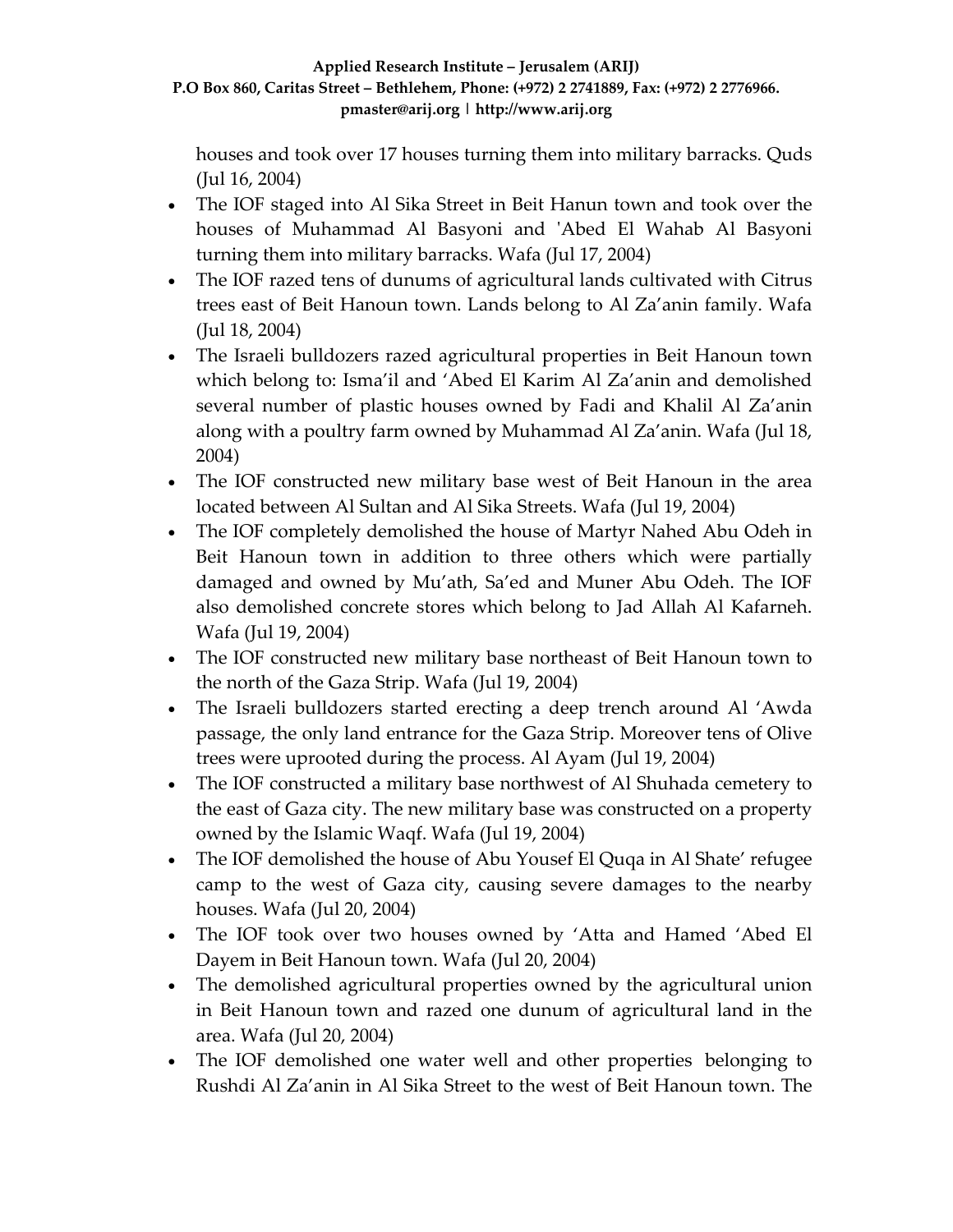also demolished two poultry farms owned by 'Aref Al Za'anin in the area. Wafa (Jul 20, 2004)

- The IOF demolished the house of Mahmoud Matariya in Al Salam neighborhood in Rafah city and demolished concrete walls surrounding the house of Bahlul family. Wafa (Jul 21, 2004)
- The Israeli troops staged into Al Salam and Al Brazil neighborhoods to the south of Rafah city and demolished the house Sami Bergis Abu Tah. Wafa (Jul 21, 2004)
- The IOF demolished the wall surrounding the house of Al Za'anin family in Beit Hanoun town transferring it into a military watch point. Wafa (Jul 21, 2004)
- The IOF demolished the house of Taysser Abu Hwayhi in Al Sika Street in Beit Hanoun town and the wall that surrounds the house of Wasef Al Masri along with a commercial store owned by Abu 'Abein family in the area. Wafa (Jul 21, 2004)
- The IOF constructed a new military base to the east of Beit Hanoun town near Buret Abu Ghazal area. Wafa (Jul 21, 2004)
- The Israeli bulldozers staged into Al Sha'ut neighborhood in Rafah city and completely demolished three houses owned by Jamal Muhammad Judeh, Muhammad 'Adel Rabe' and Muhammad 'Abed El Hai Hussein. Wafa (Jul 22, 2004)
- The IOF took over the two-storey house of Sa'ed Al Masri and the houses of Akram and Ahmad 'Abed El 'Aziz Abu Odeh in Al Sika Street in Beit Hanoun town and transformed them into military barrack. Wafa (Jul 22, 2004)
- The Israeli bulldozers razed some agricultural lands owned by Suhail Al Shanty west of Beit Hanun town and constructed a new military base on lands of Zamo family north of the town. Wafa (Jul 22, 2004).
- A total of 18 houses were completely demolished and other 4 house were partially damaged in Al Brazil and Al Salam neighborhoods in Rafah city before the IOF withdrawal from the area. Wafa (Jul 22, 2004)
- The IOF demolished a lethal workshop in Al Amal neighborhood near Al Rahma Mosque to the west of Khan Yunis causing severe damages to the house of Muhammad Salehiya. Al Ayam (Jul 22, 2004)
- Governor of Beit HanOun assured that the total losses of the town since the incursion of the Israeli Forces on the 28th of June 2004, reached to \$ 90 millions and more than 2000 dunums of agricultural lands were razed. Quds (Jul 23, 2004).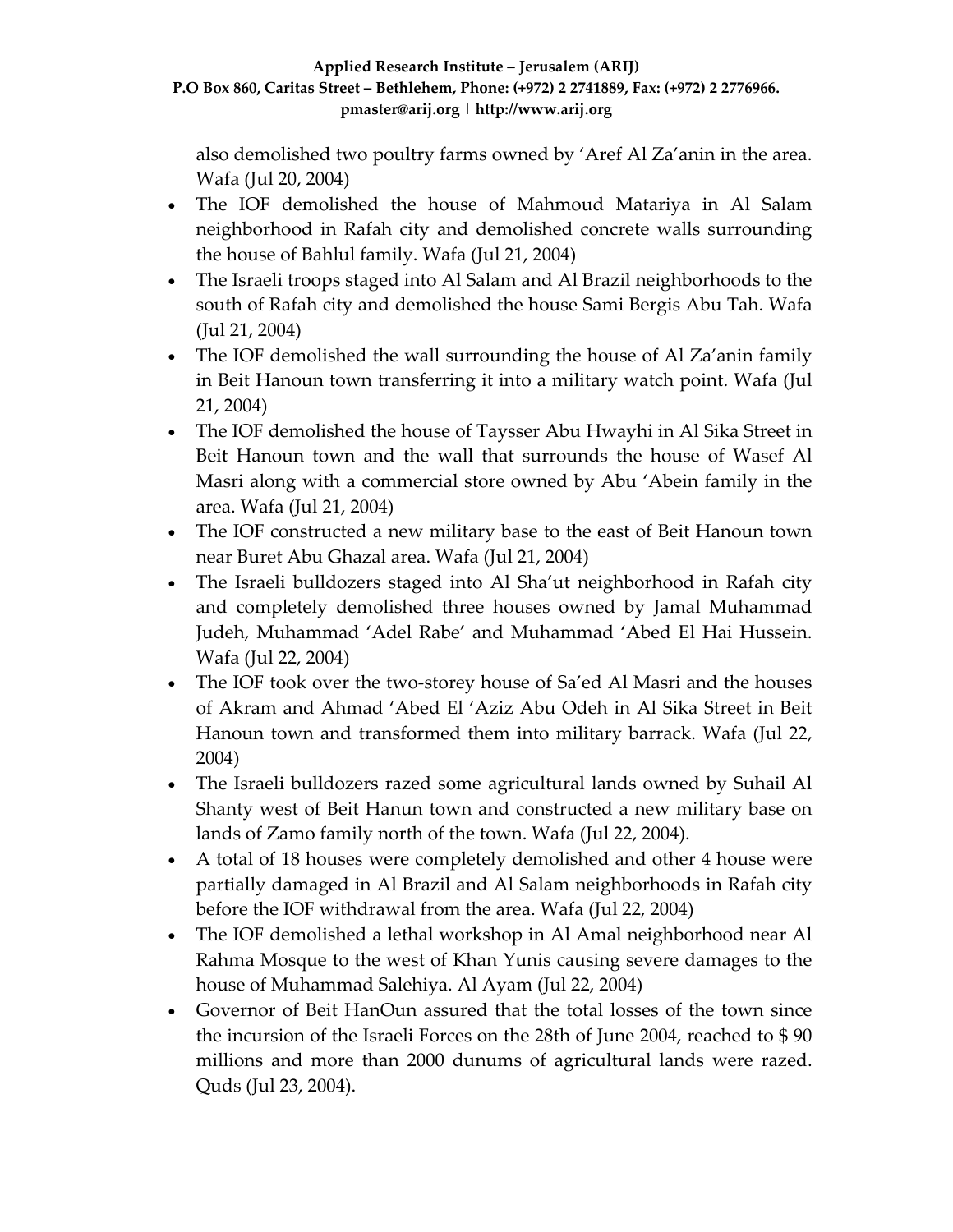- The IOF demolished 6 houses in Al Sha'ut area in Rafah city which belong to: Muner Hasuna, 'Ali Hasuna, Ahmad Abu Msameh, Saleh Al Halqawi and two other houses owned by Al Yazgi and Abu Gazar families. Wafa (Jul 24, 2004)
- The Israeli bulldozers started erecting a trench around Rafah passage on the borders between the south of Gaza Strip and the Egyptian borders under the pretext of searching for smuggling tunnels. Quds (Jul 25, 2004)
- The IOF staged into Block (J) in Al Sha'uth area in Rafah camp under heavy barrage of gunfire and completely demolished five Palestinian houses. Quds (Jul 25, 2004)
- The IOF demolished the tow-storey house of Abu Malik Jundiya south of Al Sabra neighborhood in Gaza city. In addition, the IOF constructed new military base in Al Shanti area to the west of Beit Hanoun town. Quds+ Al Ayyam (Jul 26, 2004)
- The IOF demolished the wall surrounding the secondary school of Beit Hanoun and razed lands belonging to the agricultural department of Al Azhar University. Quds (Jul 28, 2004)
- The IOF demolished one room and a wall surrounding the house of Amal Hamad in Al Sika Street in Beit Hanun town and transferred it into a military barrack. Quds (Jul 29, 2004)
- The IOF dynamited the three-storey building " Al Ja'l" on the coastal road to the south of Gaza city after planting it with heavy explosive devices. The Israeli bulldozers continued to raze the agricultural lands belonging to Shamlakh family. Quds (Jul 29, 2004)
- The IOF demolished 8 houses in Qizan El Najjar area to the east of Khan Yunis which belong to: Isma'il Khedar, Naji Al Huwari, Raed Al Malahi, Osama Khedar, Liyla Khedar, Kamil Abu Nimer, Salim al Huwari and Saleh Abu 'Azoum. In another incident, the Israeli bulldozers razed lands owned by Shamlakh, Daloul, Nabhan and Saqer families. Quds (Jul 29, 2004)
- The IOF staged into Al Sha'ut camp on the Palestinian-Egyptian border and constructed a new road, completely demolished two houses and partially demolished two others. In addition, the IOF demolished two residential buildings each composed of four floors in the area and belong to Al Bana and Barhoum families, displacing 20 families (90 dwellers). Al Ayyam (Jul 30, 2004)

The IOF staged into Rafah city and completely demolished 14 houses which belong to: Fayiq, Fayiz, Ahmad, Sa'ed, Muhammad, Khamis, Rafiq, Zaki and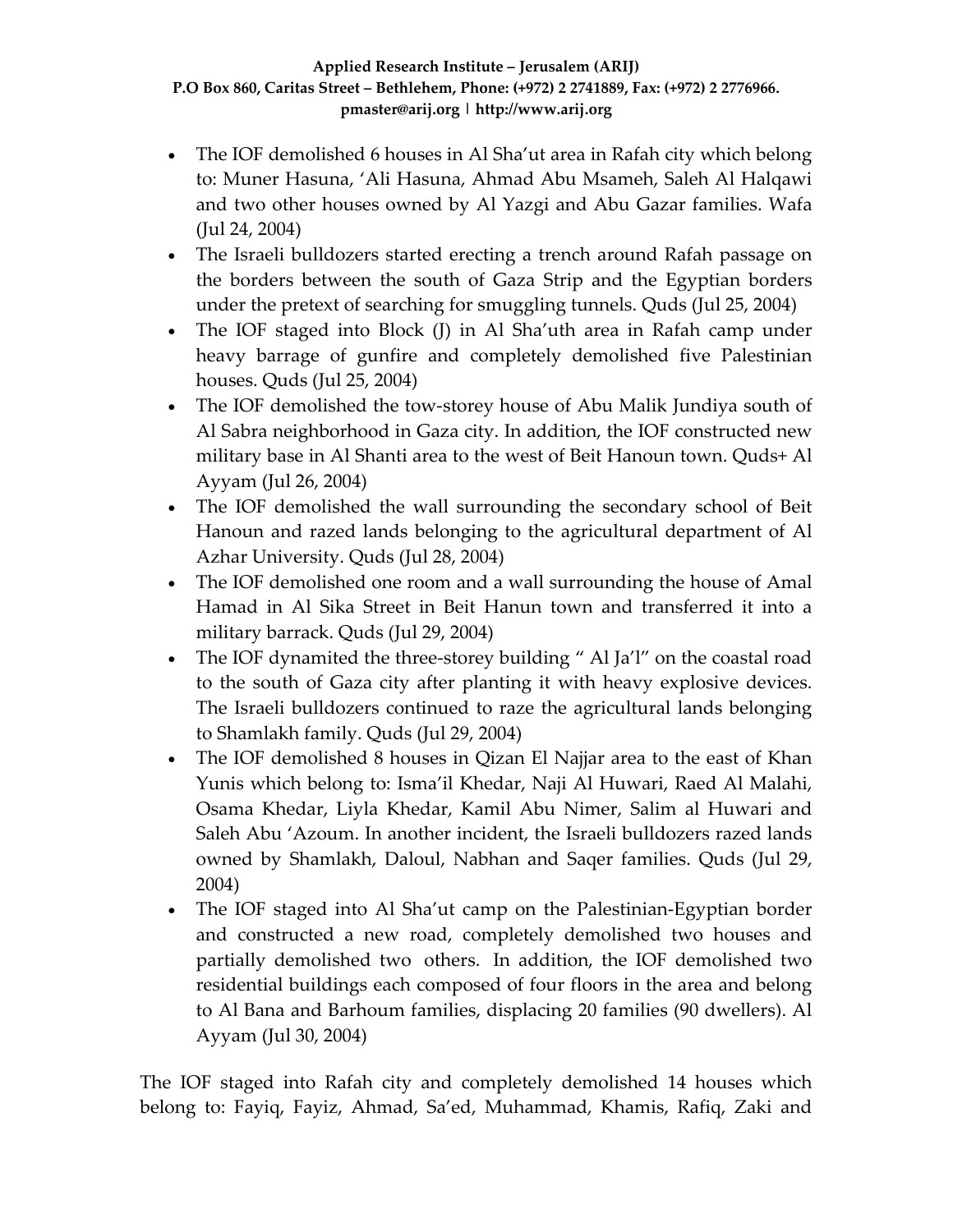Sa'diya Al Bana, Muhammad Al Ghazazi, Jamal Hasuna, Suleiman Barhoum, Musa Al Sarafandi and 'Abed Allah Shuman. The IOF also demolished a poultry farm owned by Salim Qashta and razed 8 dunums of lands cultivated with Olives trees and belong to Mattar Abu Tah along with another 4 dunums cultivated with Tomato and owned by Nayif Abu Shouf. Quds (Jul 30, 2004)

The IOF constructed a new military base in Abu Safiya area to the east of Beit Lahya town. Quds (Jul 31, 2004)

The Israeli bulldozers razed the wall that surrounds the house of 'Abed El 'Al family in Beit Lahya town. In addition, three dunums of land cultivated with Citrus trees were razed by the IOF west of Beit Hanoun town and belong to Al Shanti family. Quds (Jul 31, 2004)

### **Bethlehem**

- The IOF demolished the three-storey building owned by 'Atef Hasan Al Kamel in Al Saf Street in Bethlehem city. Quds (Jul 4, 2004)
- The Israeli chief commander Moshe Keplanski issued an order to substitute the barbed wires of the Segregation Wall in the northern part of Bethlehem city, 'Aida camp and Beit Jala city with 9 meters cement blocks at favor of connecting it with the part in the northeastern entrance of Bethlehem city and the northwestern part of Beit Jala city through bypass road # 60 to Al Walaja city. As a result more lands will be confiscated for the wall. ARIJ+ Quds+ Al Ayam (Jul 7, 2004). See *photo 1 & Photo 2* below

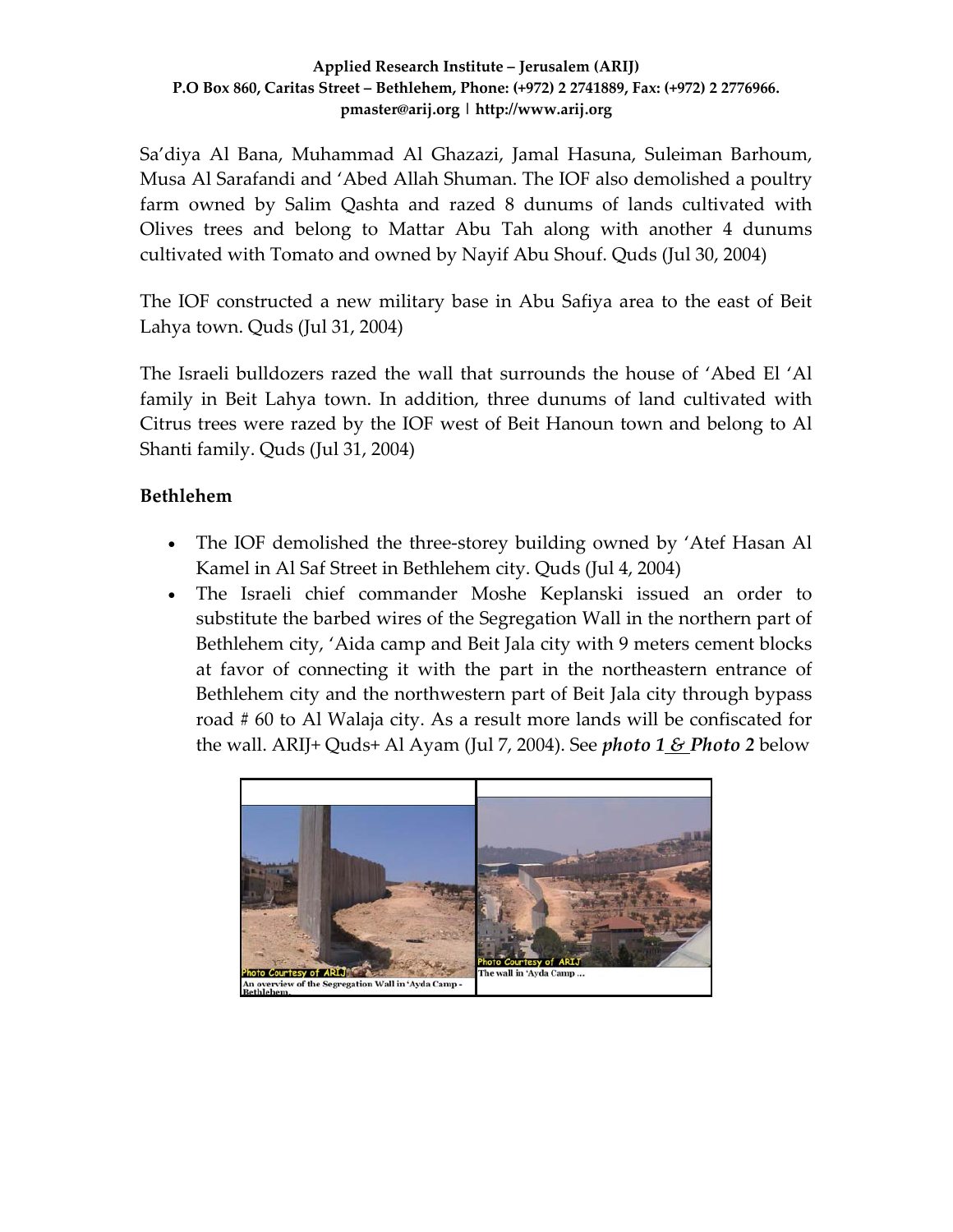- The IOF took over the house of Muhammad Abu 'Aker in 'Aida refugee camp in Bethlehem city and transformed it into a military barrack. Wafa (Jul 11, 2004)
- The IOF dynamited the house of 'Ala' 'Ali 'Abed El Karim Al Satafi in Ad Duheisha refugee camp to the south of Bethlehem city after planting it with heavy explosive devices, as a result 10 dwellers were displaced. Wafa (Jul 13, 2004)
- A group of Israeli surveyors put a number of benchmarks in more than 2000 dunums of lands in Jabal Abu Zeid, Al Nahla and Khalet El Quten in Artas village to the west of Bethlehem at favor of erecting a road that connects road No. 60 west of Bethlehem with Israeli colonies in the eastern rural areas. Quds (Jul 14, 2004) . *Click here for related [articles.](http://www.poica.org/editor/case_studies/view.php?recordID=417)*

### **Jenin**

- The IOF demolished the house of Ahmad Lutfi Khalaf in Burqin town to the west of Jenin city. Quds (Jul 2, 2004).
- The IOF razed vast areas of agricultural lands and uprooted tens of Olive trees near the bypass road in the *village of [Ya'bad,](http://www.poica.org/editor/case_studies/view.php?recordID=350) east of Jenin city*, and belong to Osama Al Taher. Wafa (Jul 4, 2004).
- For the fourth day on row, the IOF continued razing agricultural land in Ya'bad town to the west of Jenin, erected trenches and uprooted 80 Olive trees. Wafa (Jul 7, 2004).
- The IOF dynamited the house of Fawaz Khamis 'Abed in Ya'bad town after planting it with heavy explosive devices, causing severe damages to the nearby houses. The neighboring houses belong to Fawazʹs brother and father. Wafa (Jul 10, 2004)
- The IOF dynamited two houses in Qabatiya town to the south of Jenin city which belong to Naser Muhammad Sultan Khazema and Makhzom Khazema turning them into a heap of rubble. Wafa (Jul 12, 2004)
- The IOF demolished the two-storey house of 'Adnan Tawfeq 'Abed in Dan village to the west of Jenin after planting it with heavy explosive devices and forcing all dwellers to evacuate the house. The demolition caused severe damages to more than ten neighboring houses. Wafa (Jul 14, 2004)
- The Israeli committee for planning and construction handed military orders to demolish two under‐construction houses in Tura Al Gharbiya village to the west of Jenin near the Segregation Wall path. The houses belong to Naji Taher Qabaha and Muhammad Ahmad Khader. Moreover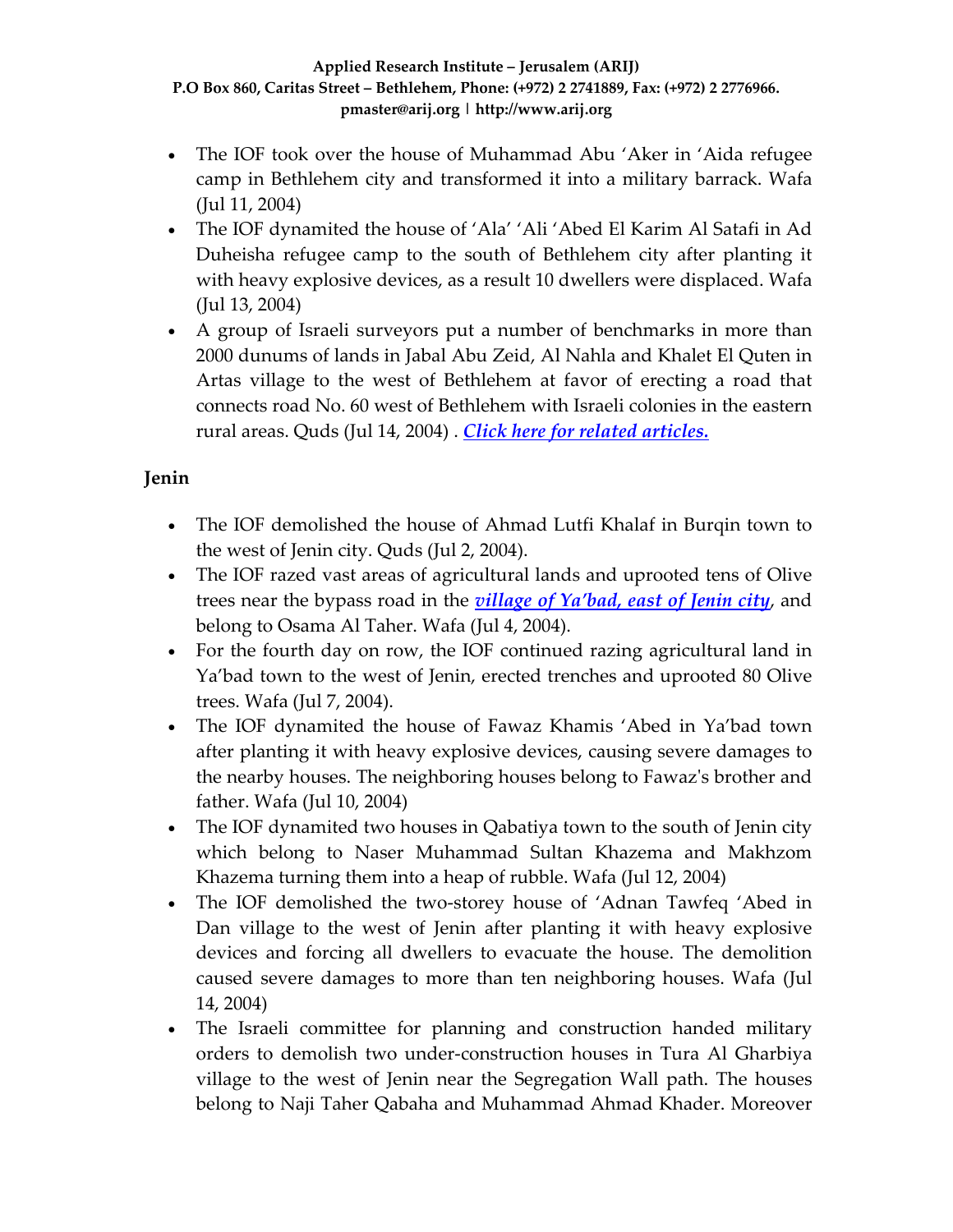two poultry farms are threatened by demolition in the village and are owned by Tariq and Fayez Qabaha. Wafa (Jul 18, 2004)

- The IOF demolished five commercial stores in Barta'a Al Sharqiya village to the west of Jenin which belong to Muhammad Yousef Qabaha along with a carpentry workshop owned by Muhammad Ahmad Qabaha. Wafa (Jul 20, 2004)
- The IOF staged into Al Wad area to the west of Barta'a Ash Sharqiya village in Jenin and demolished 23 commercial stores along with two houses and an Olive presser without giving owners chance to salvage their belongings. Moreover another 20 stores are threatened to be demolished in the same area. Wafa (Jul 20, 2004)
- The high information committee in Jenin district assured that the IOF finished constructing 250 new housing units in Shaked, Rehan and Mevo Dotan colonies and expanded the industrial zone in Shaked colony. In addition, the IOF erected a new road between Barta'a Ash Sharqiya and Zabda villages in the western part of the district. Al Ayam (Jul 26, 2004)
- The IOF burned 70 dunums of land cultivated with Almonds and Olives trees in 'Arraba town to the south of Jenin city and are located close to Mevo Dotan colony. Lands belong to: 'Abed El Latif Yousef Daqa and Ra'fat Nimr Daqa. Quds (Jul 30, 2004)

### **Hebron**

- The IOF uprooted more than 300 Olive trees in Kherbit Jamrura in Beit Kahil town to the west of Hebron city. Lands belong to: Muhammad, Suleiman, Muhammad, Mahmoud and Ibrahim 'Abed El Hadi 'Asafreh, Saleh Khalil Jaber 'Asasra, Mesbah 'Akel Al Zuhour, 'Abed El Hamid Salameh 'Atawneh and 'Aziz Suleiman 'Atawneh. Wafa (Jul 1, 2004)
- The agricultural department in Hebron district assured that the losses estimated in the agricultural sector during the month of June 2004 reached to US \$ 104,000. Quds (Jul 2, 2004)
- A group of Israeli colonists of Ramat Yashai aggressed on Palestinian houses in Tel Rumaida and Martyrs Street. In addition the IOF substituted the earth mounds with an electronic gate on the road between Dura and Deir Samit to the southwest of Hebron city. Al Ayam (Jul 3, 2004)
- The IOF demolished three houses and a sheep farm in 'Arab Ramadin area to the southwest of Adh Dhahiriya town. Two houses belong to Salameh Zayed Al 'Azazmeh and his sons while the third belongs to Salim Musa Al 'Anani. Wafa (Jul 5, 2004)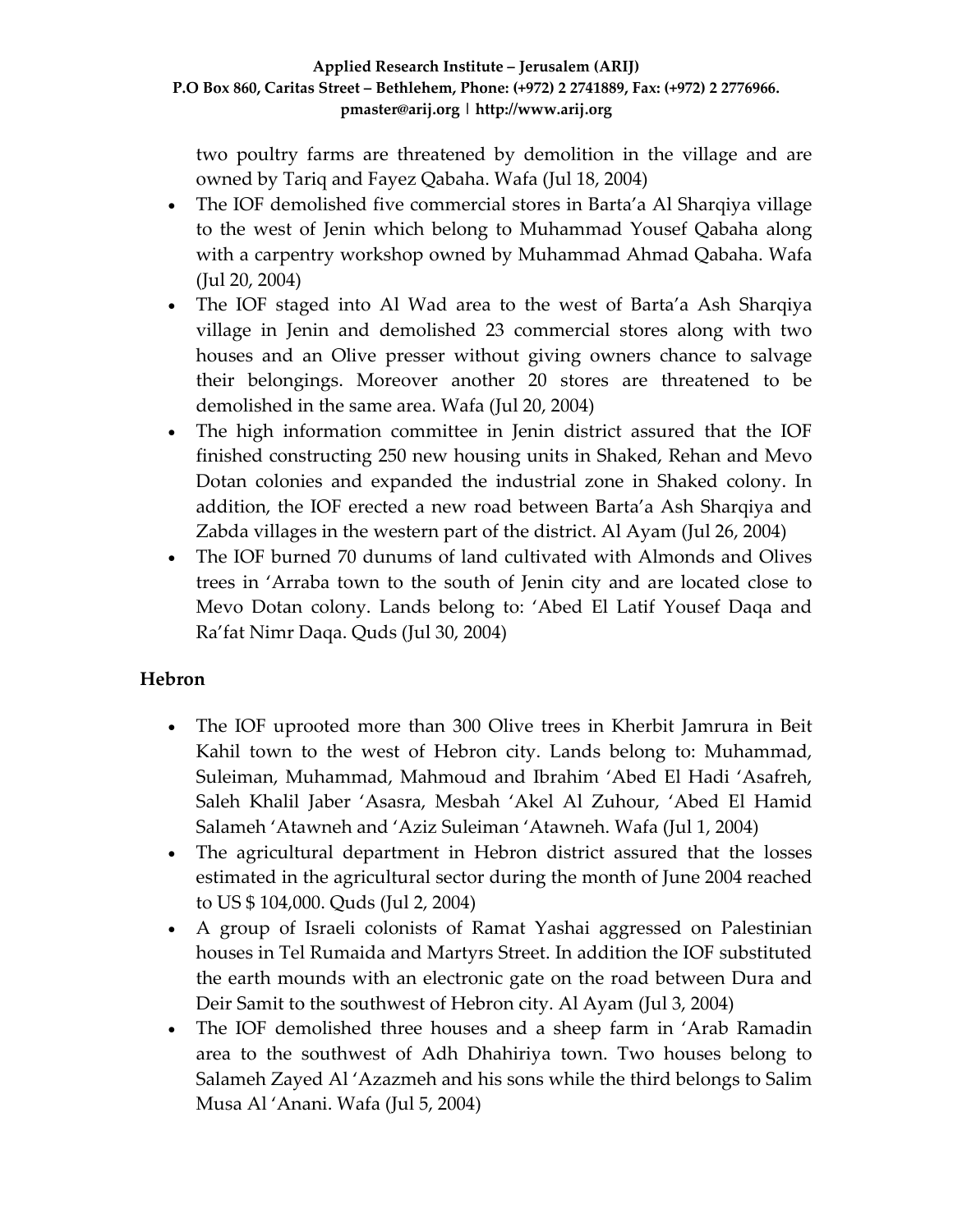- A group of Israeli colonists constructed a new outpost on 150 dunums of lands in Fuqeiqis village to the southwest of Hebron city, located 300m to the west of Negohot colony. As a result, 500 dunums of lands owned by Al Sewayi family are threatened to be confiscated. This outpost will connect Negohot colony with Mizpe Lahaf outpost. Wafa (Jul 7, 2004)
- A group of Israeli surveyors worked on surveying the area of Khan Shahin in the old city of Hebron which connects the commercial center with Maydan Al Sahla. This action came as the IOF are substituting the cement blocks and barbed wires with a permanent Iron Gate. Al Ayam (Jul 12, 2004)
- The IOF uprooted 100 Fruitful trees in Beit Ummar town to the north of Hebron city under the pretext of "State land". Lands belong to Emad Muhammad Abu 'Ayash. Wafa (Jul 13, 2004)
- The IOF aggressed on Palestinian houses in Wad Al Nasara neighborhood, took over several numbers of houses and transferred them into military watch‐points. Among the houses, the houses of Munther Daʹna and Jaber family were known. Wafa (Jul 17, 2004)
- The IOF took over several numbers of houses in the old city of Hebron and turned them into a military barracks. Among the owners, the houses of 'Awad Al Khateb, Hani Da'na and the families of Abu Haykel, Salhab and Al Za'tary were known. Quds (Jul 18, 2004)
- The IOF broke into the Islamic charity and several number of houses in Yatta town south of Hebron city and caused severe damages to the properties. Among the owners, 'Ali Khalid Mor, Higazi, Ibrahim and Tawfeq Al Shawahin, Mahmoud, Hamad and Naser Al Najjar were known. Quds (Jul 20, 2004)
- Intensive colonial activities are taking place in four colonies in Hebron city on the expense of Palestinian lands. **The expansions are in:**
	- 1. Qiryat Arba' colony to the east of Hebron.
	- 2. Around an Israeli outpost in Bani Na'im town south of Hebron city (constructed a year ago).
	- 3. Four caravans were added in the southern part of Afagel colony in At Tuwani village to the east of Yatta town.
	- 4. Three caravans were added south of Bani Haver colony in Bani Na'im town. Wafa (Jul 20, 2004)
- Colonists of Qiryat Arba' destroyed Apple trees and vine yards cultivated in 10 dunums of land east of Hebron city and belong to Da'na and Al Ja'bary families. Wafa (Jul 22, 2004)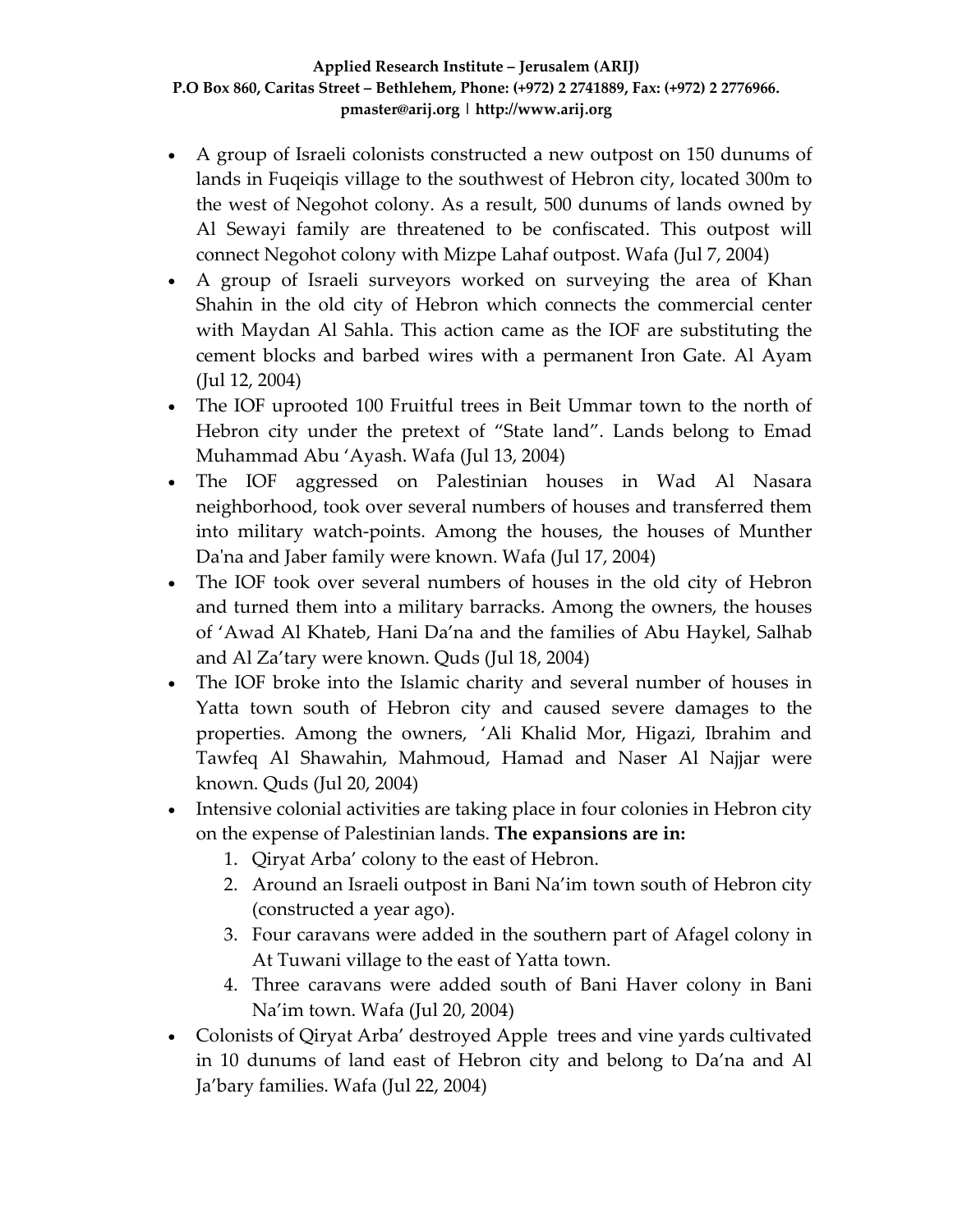- Colonists of 'Ataniel, to the south of Hebron city, uprooted 30 Olive trees which belong to Rasmi Muhammad Hasan Al Hrowsh and Muhammad 'Ali Al Hrowsh. Al Ayam (Jul 24, 2004)
- The IOF notified seven residents in Arab Al Hathalin to the east of Yatta town south of Hebron city of their intentions to demolish their houses under the pretext of not having building permits. Houses belong to: Ibrahim 'Awad Tabna, 'Ali Muhammad Hathalin, Salman Odeh Swaleh, Khalil Odeh Hathalin, Suleiman 'Ali al Budour and Muhammad Ahmad Hathalin. Moreover the IOF handed military orders to Suleiman Odeh Hathalin and 'Abed Allah Tabna to stop construction in their houses under the same pretext, as a result 100 inhabitants will be displaced. Quds (Jul 25, 2004)
- The IOF took over the house of Ahmad Mahmoud Ibrahim Al Sewati from Beit 'Awa town and turned it into military barrack. Quds (Jul 25, 2004)
- The Israeli bulldozers started razing more than 1500 dunums of lands isolated between the Segregation Wall and Kharisena colony at favor of providing the area with electric wires and cameras. Lands belong to Da'na family. Al Ayam (Jul 27, 2004)
- The Information center in Hebron district assured that the IOF demolished 43 houses, uprooted about 2152 trees and destroyed a total of 287 dunums of lands in the governorate since the beginning of year 2004. Quds (Jul 31, 2004)

### **Nablus**

- The IOF dynamited the house of Martyr Tha'r Helmi Muhammad Ramadan in Tel village to the west of Nablus district after planting it with heavy explosive devices, causing severe damages to the nearby houses. Arabynet+ Wafa (Jul 5,2004)
- The IOF dynamited Al Jaber building in Al Sikka Street in Nablus city, causing severe damages to the properties. Wafa (Jul 6, 2004)
- The IOF took over the houses of Abu Dhehair, Menoyer and Al Aghbar families in Nablus city turning them into military barracks. Wafa (Jul 7, 2004)
- The IOF dynamited the house of Martyr Amjad 'Arar in Beit Furik village to the east of Nablus city. Wafa (Jul 8, 2004)
- The IOF staged into Nablus city and took over several number of houses turning them into military barracks. Among the houses, the following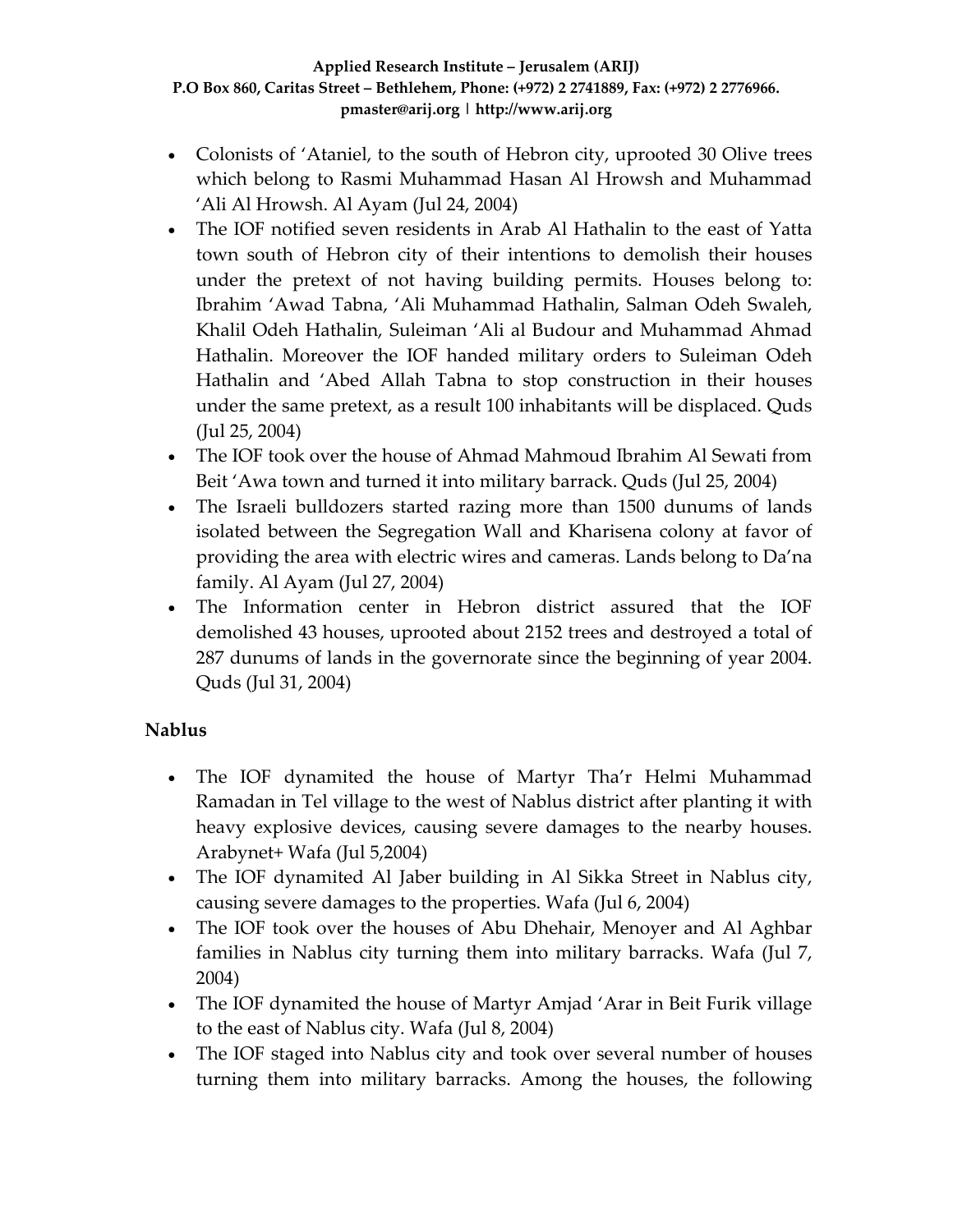were known: Abu Wael Nada, Al Walwel and Al Sader families. Wafa (Jul 13, 2004).

• The IOF staged into Balata refugee camp and took over the house of Al Beshawi family and transferred it into military watch point. Al Ayam (Jul 16, 2004)

### **Tulkarm**

- The IOF partially demolished two houses owned by Muhammad Shaf'y and Mahmoud Shaf'y in Tulkarem camp and destroyed all properties in the house. Al Ayam (Jul 8, 2004)
- Colonists of Avnei Hefetz colony and the nearby outpost Deirban in **Shufa town to the northeast of [Tulkarem](http://www.poica.org/editor/case_studies/view.php?recordID=422)** put fire into 100 dunums of agricultural land and uprooted more than 150 Olive and Almond trees. Lands belong to Mustafa Muhammad Barqawi, Subhi Saleh Barqawi. Wafa (Jul 11, 2004)
- The IOF handed residents: Jaser, Samer and Yaser Fathi 'Amarneh military orders to demolish their 3 houses and 4 agricultural barracks located 200m from the Segregation Wall path in 'Akkaba village to the north of Tulkarem city. Wafa (Jul 13, 2004)
- The IOF staged into Seida town to the north of Tulkarem city and partially demolished the house of Munther Mustafa Radad. Wafa (Jul 20, 2004)
- The IOF notified Martyr Amjad Ribhi 'Amara's family in Tulkarem camp of their intention to demolish their house. Moreover, the IOF took over the house of Samir Hijazi and transformed it into a military watch point. Quds (Jul 26, 2004)
- The IOF staged into Tulkarem camp and took over four houses and transferred them into military barracks. Among the owners, the following were known: 'Amer Klaybi, 'Awad family, 'Abed Allah Sabarini amd 'Awad El Shafi'y. At the time, the IOF demolished the house of Ibrahim Shehada and the wall that surrounds the house of Muhammad Shehada. Quds (Jul 29, 2004)

### **Ramallah**

• The IOF demolished the house of Zeidan Muhareb in Umm Al Sharayet area in Rmallah city and forced all its dwellers to evacuate it under the threat of weapons. Wafa (Jul 14, 2004).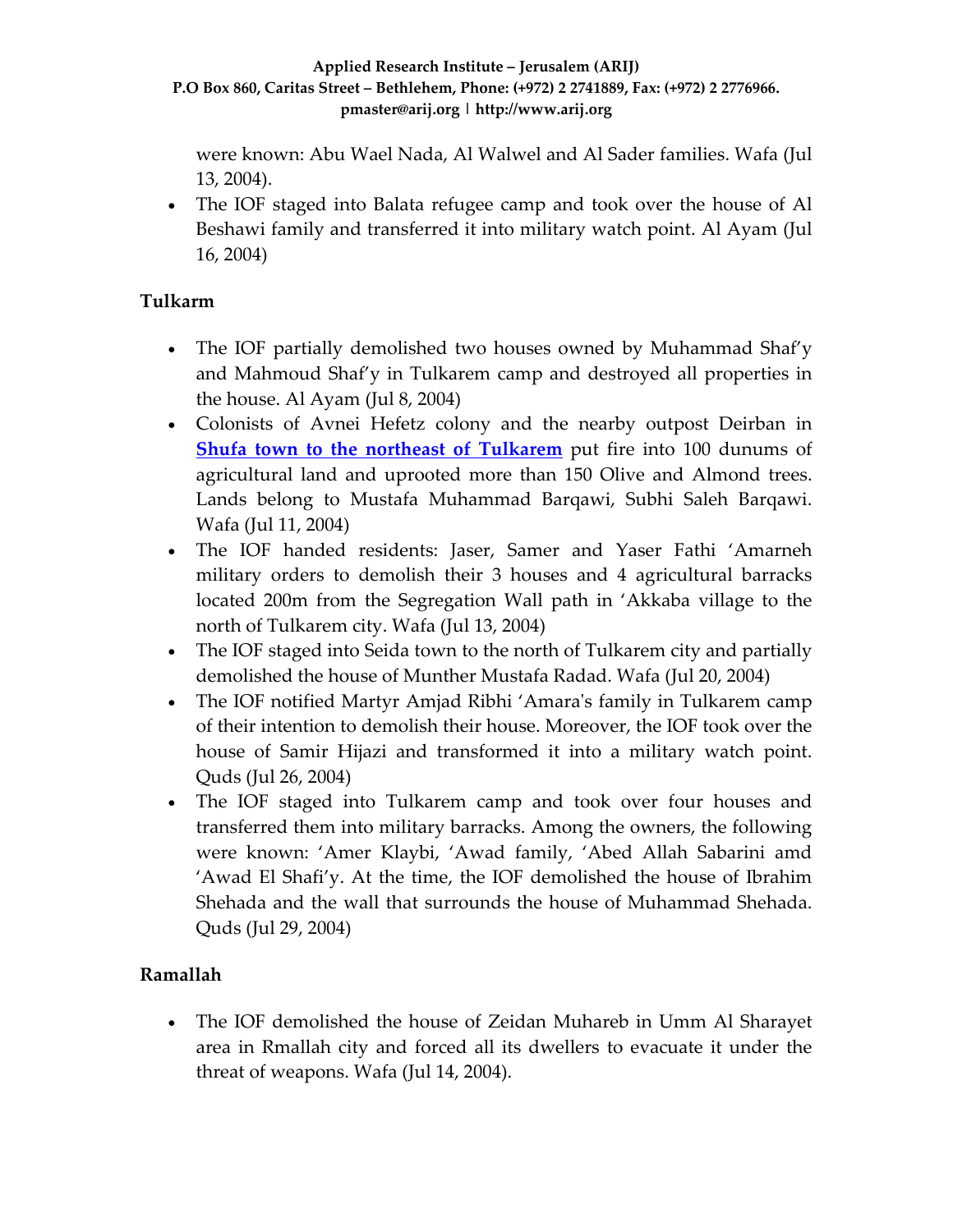• The IOF demolished the two-storey house of Salah Subhi Daoud Musa in Biet Liqya town to the southwest of Ramallah city, displacing 9 dwellers. Quds (Jul 30, 2004).

### **Salfit**

- The Israeli Supreme Court issued an order to stop constructing the Segregation Wall between Deir Ballut, **Az [Zawiya](http://www.poica.org/editor/case_studies/view.php?recordID=423)** and Rafat near Salfit. Quds+ Wafa (Jul 7, 2004).
- The IOF dynamited the house of Samir 'Abed El Hadi Dahouq in Salfit city, causing severe damages to the nearby houses. Wafa (Jul 21, 2004).
- Colonists of Ma'ale Israel razed 100 dunums of agricultural lands in Sarta town to the west of Salfit district at favor of constructing new neighborhoods in the colony. Lands belong to: 'Abed El Qader Ahmad Sarsour, Taher Omar Sa'ed, 'Ali Omar Mesaleh, Muhammad Ahmad Salah, Muhammad 'Abed Sarsour and Salah El Bashar. Al Ayam (Jul 28, 2004).

### **Jericho**

• The IOF staged into Jericho city and dynamited two houses which belong to 'Abed El Maseh Majrouh and Rajeh Masodi after planting them with heavy explosive devices; In addition, the IOF demolished the wall that surrounds Jericho Mosque in the southern entrance of the city. Wafa (Jul 1, 2004).

### **Others**

- Israel intends to dismantle 5 indiscriminate outposts out of 22 that constructed during the last three years. Quds (Jul 6, 2004). *For [more](http://www.poica.org/editor/case_studies/view.php?recordID=419) [information,](http://www.poica.org/editor/case_studies/view.php?recordID=419) click here.*
- The Regional council in the Negev announced that Israel is planning to take over 45 villages of the Negev villages inhabited with 70,000 inhabitants and demolish 30,000 houses to settle colonists evacuating from Gaza colonies to *Sharon's [disengagement](http://www.poica.org/editor/case_studies/view.php?recordID=359) plan*. Quds (Jul 9, 2004)
- The Ministry of Defense is planning to transfer \$11,1 million for changes in the Segregation Wall path in the West Bank. Changes will also include erection of bypass-roads, underground paths and tunnels. Quds (Jul 16, 2004)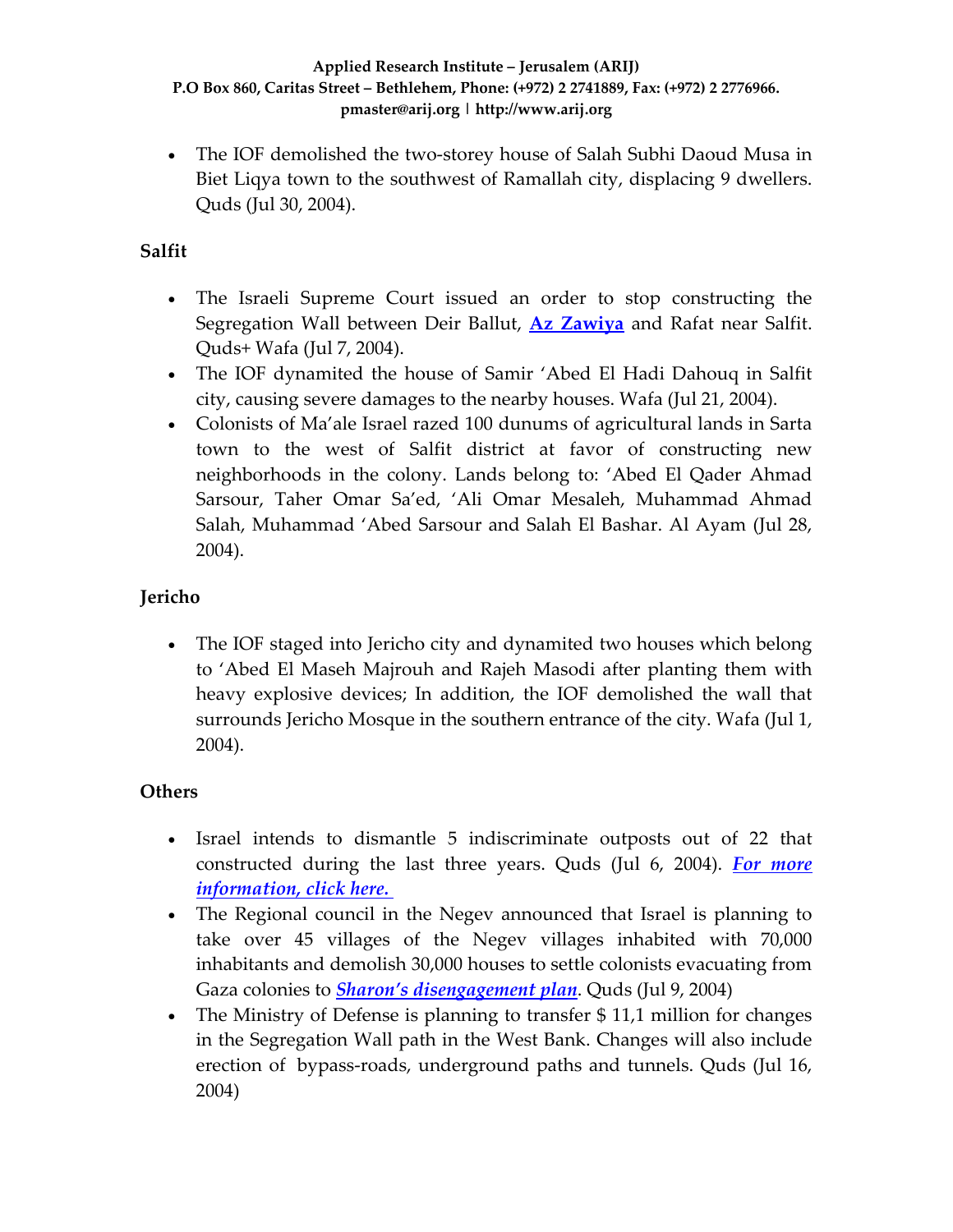- The Israeli authorities are planning to reroute the Segregation Wall path in Nablus which will pass near Ras El 'Ein city alongside the Green line, in addition to planned changes south of Hebron district. Quds (Jul 19, 2004)
- The Israeli prime minister Ariel Sharon transferred NIS 4 million as budget to demolish the Palestinian houses in Al Lud city. Al Ayam (Jul 19, 2004)
- In a new research executed by the Jerusalem institute for research and studies assured that four passages will be constructed along the Segregation Wall path:
- 1. The first passage will constructed for shipping and Cargo like Karne passage in the Gaza Strip.
- 2. The second passage will be constructed for Israelis and colonists who will have electronic cards that allows them to pass without being checked on the passage.
- 3. The third passage will be constructed for the Palestinians pass the passage.
- 4. The fourth passage is designated for farmers and landowners. The Israeli soldiers will only allow farmers and landowners to access their lands for a limited number of hours (during the day) and on seasonal times only. Quds (Jul 20, 2004)
- An Israeli report assured that the number of colonists in the Gaza Strip increased to 4.3% after the declaration of the disengagement plan by the Israeli Prime Minister Ariel Sharon 6 months ago. The report also showed that the number of colonists in the four colonies intended to be evacuated from the West Bank also increased at the same period of time. Quds (Jul 20, 2004)
- In a report issued by the **peace now [movement](http://www.peacenow.org.il/)** assured that 51 illegal outposts were constructed since March 2001. Wafa (Jul 22, 2004)
- **In another report issued by the peace now [movement](http://www.peacenow.org.il/) assured that during the period of March–May 2004, the Israeli authorities expanded the areas of Gaza colonies by constructing over 200,000 m² of land, in addition to 260,000m² in colonies of the West Bank. The report also assures that more than 3000 housing units were constructed lately in colonies located in the Gaza Strip. Quds (Jul 23, 2004)**
- The financial parliament committee agreed on transferring NIS 4.5 million to construct 2200 new housing units in colonies of the West Bank. Quds (Jul 23, 2004)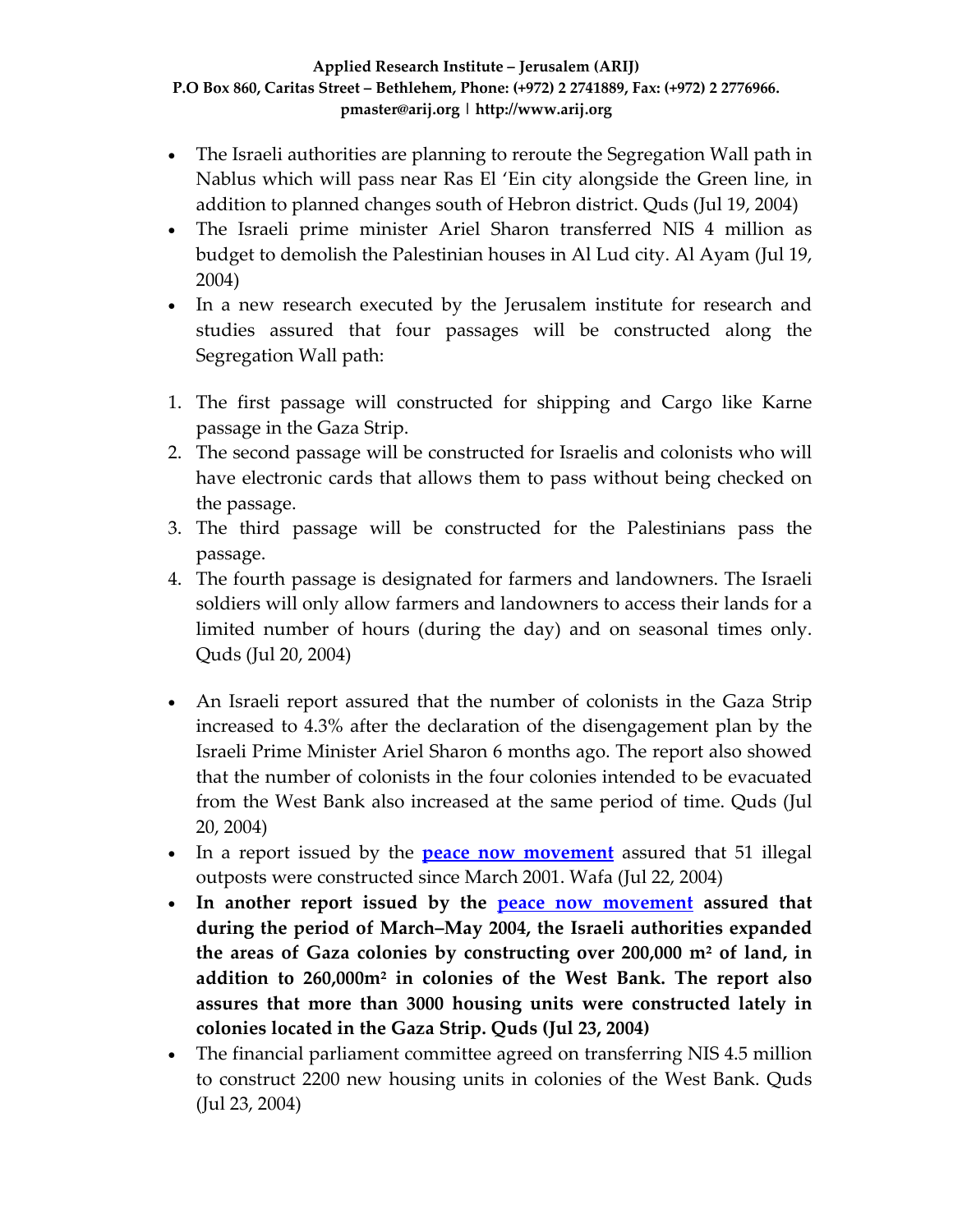- In a report issued by the Israeli Civil administration revealed that Israeli colonists transferred since the beginning of year 2004 a total of 70 mobile homes to indiscriminate outposts situated in the West Bank. Al Ayyam (Jul 24, 2004).
- The IOF will reroute the Segregation Wall path intended to be built between **Beit Sira [village](http://www.poica.org/editor/case_studies/view.php?recordID=410)** (west of Ramallah city) and Mapzerit Zion colony. The wall be constructed 150m away from the aforementioned colony. Moreover 50,000 dunums of lands will be returned back to their real owners in eight villages located northwest Jerusalem due to changes in the wall path. The villages are: Biet Ijza, Beit Surik, Biddu, Beit Duqqu, Beit 'Anan, Qatana, Beit Liqya, Al Qibayba and Kherab Umm Al Lahm. Quds (Jul 27, 2004)
- The Israeli land Administration will market 1815 pieces of land in the West Bank by the end of year 2004 to construct new housing units. Two hundred pieces to be marketed in Har Gilo colony to north of Beit Jala city, 214 pieces in Ariel colony to the north Salfit city, 604 pieces in Bittar Ilit, northwest of Bethlehem city, 98 pieces in Emmanuel colony, northwest of Nablus city, 159 pieces in Qiryat Arba' colony in Hebron, in addition to 690 pieces in Jerusalem, 110 pieces in Jabal Abu Ghneim (East of Bethlehem), 50 pieces in Har Homa colony, 36 pieces in Gilo colony to the west of Beit Jala and 48 in Pisgat Zeev to the north of Jerusalem. Quds (Jul 29, 2004)
- The Israeli land Administration published new tenders to build Villas in Karm'il colony. Quds (Jul 31, 2004)

| <b>District</b> | Land              | Land              | Uprooted     | <b>Houses</b>               | <b>Houses</b> |
|-----------------|-------------------|-------------------|--------------|-----------------------------|---------------|
|                 | Confiscated       | <b>Threatened</b> |              | Trees Demolished threatened |               |
|                 | (Dunum)           | (Dunum)           |              |                             | to be         |
|                 |                   |                   |              |                             | demolished    |
| Bethlehem       | $\mathbf{\Omega}$ | 2000              | $\mathbf{0}$ | 4                           |               |
| Jerusalem       | 152               | 450               | 200          | 2                           | 6             |
| Jenin           |                   | 0                 | 2005         | 6                           | 2             |
| Tulkarm         |                   | 0                 | 150          | 0                           | 4             |
| Ramallah        | $\mathbf{0}$      | 0                 | $\mathbf{0}$ | 3                           | 0             |
| <b>Nablus</b>   |                   |                   | 0            | 3                           |               |
| Salfit          | 100               |                   |              |                             |               |

### **Total Israeli violations in the Occupied territories and Gaza Strip**